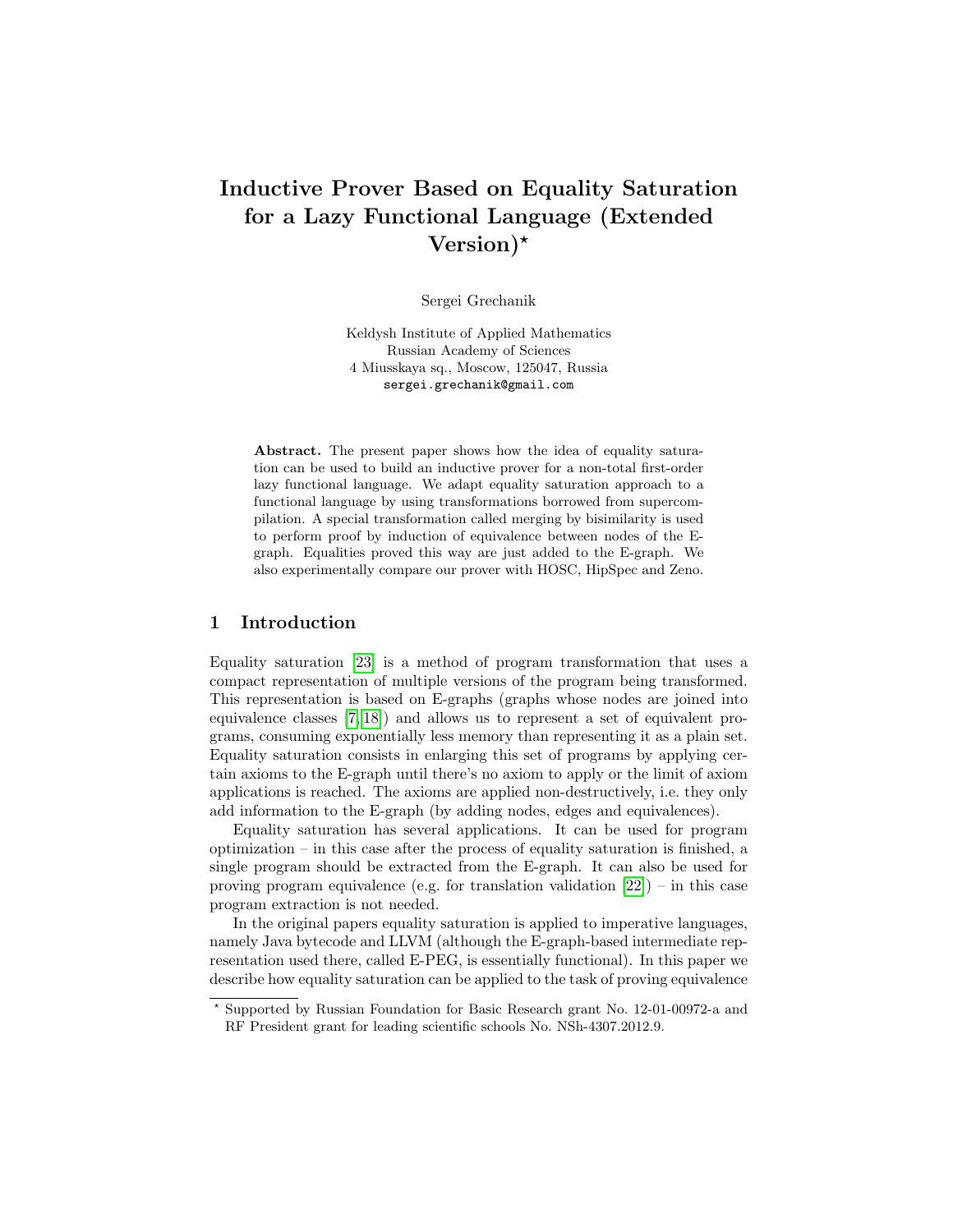of functions written in a lazy functional language, which is important for proving algebraic properties like monad laws or some laws concerning natural numbers and lists. We do this mainly by borrowing transformations from supercompilation [\[21,](#page-26-3) [24\]](#page-27-1). Since many properties require proof by induction, we introduce a special transformation called merging by bisimilarity which essentially proves by induction that two terms are equivalent. This transformation may be applied repeatedly, which gives an effect of discovering and proving lemmas needed for the main goal.

Unlike tools such as HipSpec [\[5\]](#page-25-0) and Zeno [\[20\]](#page-26-4), we don't instantiate the induction scheme, but instead check the correctness of the proof graph similarly to Agda and Foetus [\[3,](#page-25-1) [4\]](#page-25-2). We also fully support infinite data structures and partial values, and we don't assume totality. As we'll show, proving properties that hold only in total setting is still possible with our tool by enabling some additional transformations, but it's not very efficient.

The main contributions of this paper are: 1) we apply the equality saturation approach to a lazy functional language; 2) we propose to merge classes of the E-graph even if they represent functions equal only up to argument permutation; 3) we articulate the merging by bisimilarity transformation.

The paper is organized as follows. In Section [2](#page-1-0) we briefly describe equality saturation and how functional programs and sets of functional programs can be represented by E-graphs. Then in Section [3](#page-6-0) we discuss basic transformations which we apply to the E-graph. Section [4](#page-11-0) deals with the merging by bisimilarity transformation. Section [5](#page-14-0) discusses the order of transformation application. In Section [6](#page-15-0) we consider a simple example. In Section [7](#page-18-0) we present experimental evaluation of our prover. Section [8](#page-22-0) discusses related work and Section [9](#page-24-0) concludes the paper.

The source code of our experimental prover can be found on GitHub [\[1\]](#page-25-3).

# <span id="page-1-0"></span>2 Programs and E-graphs

An E-graph is a graph enriched with information about equivalence of its nodes by means of splitting them into equivalence classes. In our case, an E-graph essentially represents a set of (possibly recursive) terms and a set of equalities on them, closed under reflexivity, transitivity and symmetry. If we use the congruence closure algorithm [\[18\]](#page-26-1), then the set of equalities will also be closed under congruence. The E-graph representation is very efficient and often used for solving the problem of term equivalence.

If we have some axioms about our terms, we can also apply them to the E-graph, thus deducing new equalities from the ones already present in E-graph (which in its turn may lead to more axiom application opportunities). This is what equality saturation basically is. So, the process of solving the problem of function/program equivalence using equality saturation is as follows:

1. Convert both function definitions to E-graphs and put both of them into a single E-graph.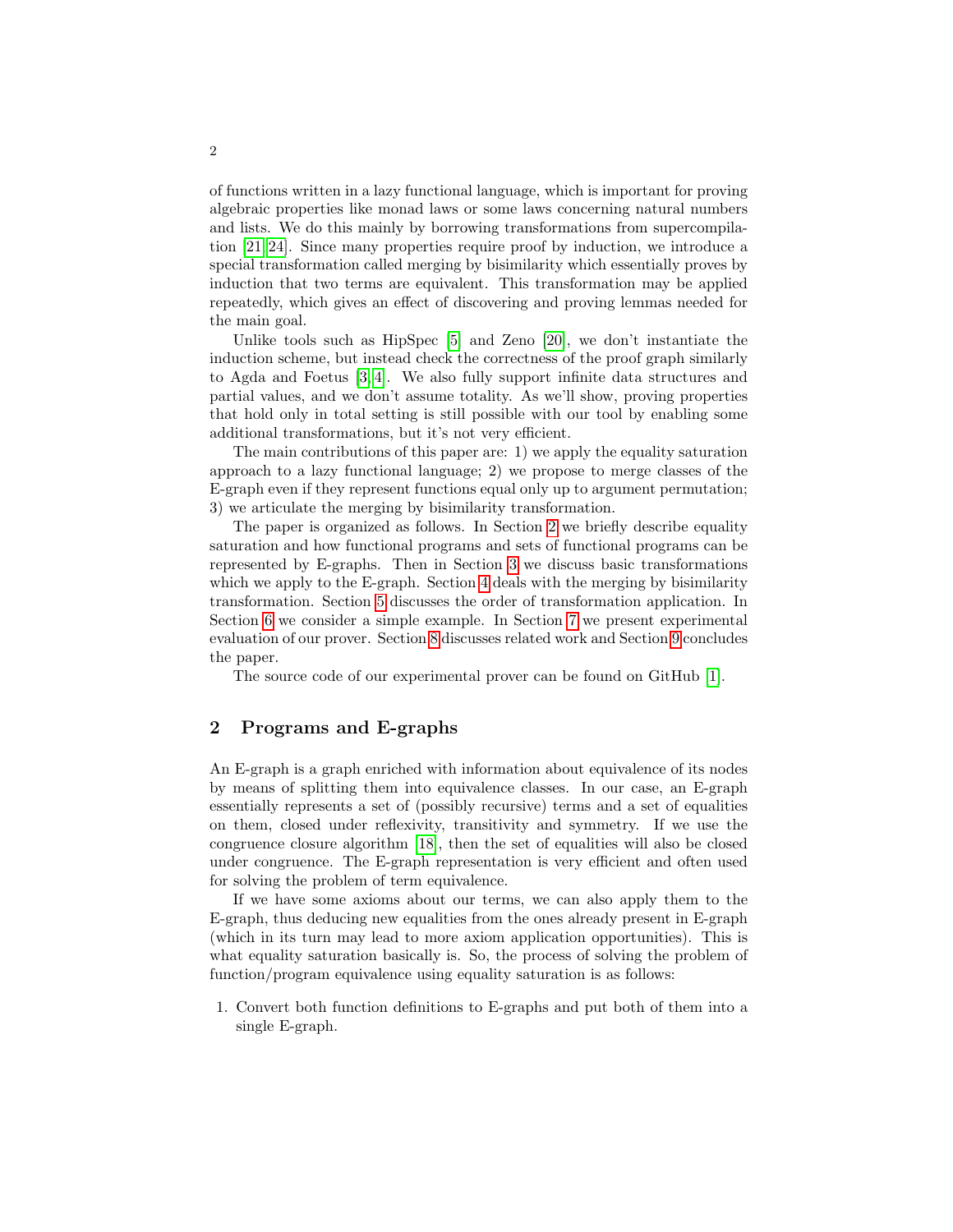<span id="page-2-0"></span>

Fig. 1: A program and its graph representation

2. Transform the E-graph using some axioms (transformations) until the target terms are in the same equivalence class or no more axioms are applicable. This process is called saturation.

In pure equality saturation approach axioms are applied non-destructively and result only in adding new nodes and edges, and merging of equivalence classes, but in our prover we apply some axioms destructively, removing some nodes and edges. This makes the result of the saturation dependent on the order of axiom application, so we restrict it to breadth-first order (see Section [5](#page-14-0) for more details). This deviation is essential for performance reasons.

In this paper we will use a lazy first-order untyped subset of Haskell (in our implementation higher-order functions are dealt with by defunctionalization). To illustrate how programs are mapped into graphs, let's consider the program in Figure [1a.](#page-2-0) This program can be naturally represented as a graph, as shown in Figure [1b.](#page-2-0) Each node represents a basic language construct (pattern matching, constructor, variable, or explicit substitution – we'll explain them in Section [2.1\)](#page-4-0). If a node corresponds to some named function, its name is written in the top part of it. Some nodes are introduced to split complex expressions into basic constructs and don't correspond to any named functions. Recursion is simply represented by cycles. Some nodes are shared (in this example these are the variable  $x$  and the constructor  $\mathsf{T}$ ). Sharing is very important since it is one of the things that enable compactness of the representation.

Some of the edges are labeled with renamings. Actually, all edges are labeled with renamings, but identity renamings are not drawn. These renamings are very important – without them we would need a separate node for each variable, and we couldn't merge nodes representing the same function modulo renaming, which would increase space consumption (such functions often appear during transformation). Merging up to renaming will be discussed in Section [2.2.](#page-5-0)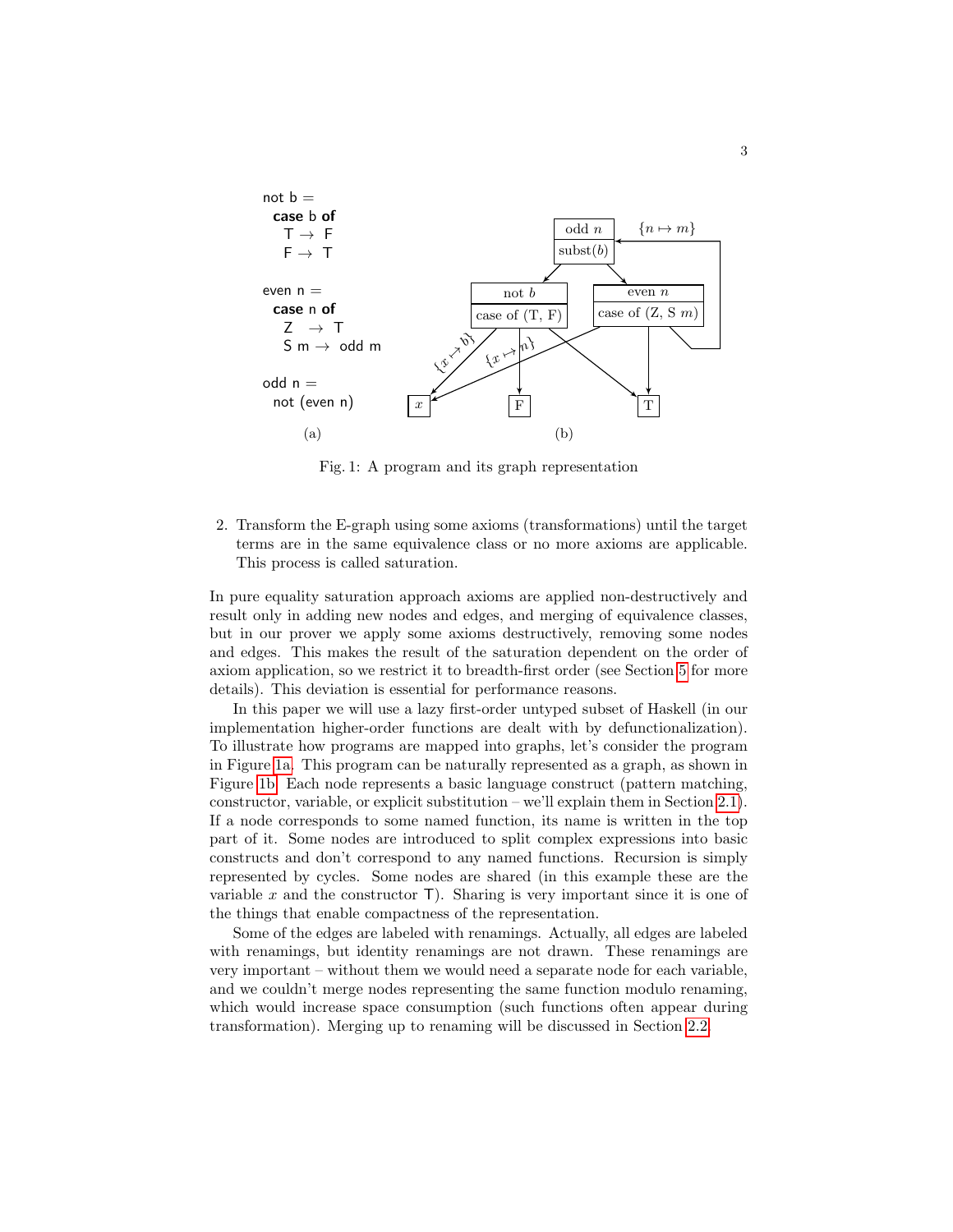<span id="page-3-0"></span>

Fig. 2: E-graph representing functions even and odd

Note also that we use two methods of representing function calls. If all the arguments are distinct variables, then we can simply use a renaming (the function odd is called this way). If the arguments are more complex, then we use explicit substitution [\[2\]](#page-25-4), which is very similar to function call but has more finegrained reduction rules. We can use explicit substitutions even if the arguments are distinct variables, but it's more expensive than using renamings (and actually we have an axiom to transform such explicit substitutions to renamings). Note that we require an explicit substitution to bind all variables of the expression being substituted.

The same way graphs naturally correspond to programs, E-graphs naturally correspond to programs with multiple function definitions. Consider the following "nondeterministic" program:

```
not b = \text{case } b \text{ of } \{ T \rightarrow F; F \rightarrow T \}even n = \text{case} \text{ n of } \{ Z \rightarrow T : S \text{ m} \rightarrow \text{ odd m } \}odd n = \text{case} \text{ n of } \{ Z \rightarrow F : S \text{ m} \rightarrow \text{even} \text{ m } \}odd n = not (even n)
even n = not (odd n)
```
This program contains multiple definitions of the functions even and odd, but all the definitions are actually equivalent. This program can also be represented as a graph, but there will be multiple nodes corresponding to functions even and odd. If we add the information that nodes corresponding to the same function are in the same equivalence class, we get an E-graph. The E-graph corresponding to the above program is shown in Figure [2.](#page-3-0) Nodes of equivalent functions are connected with dashed lines, meaning that these nodes are in the same class of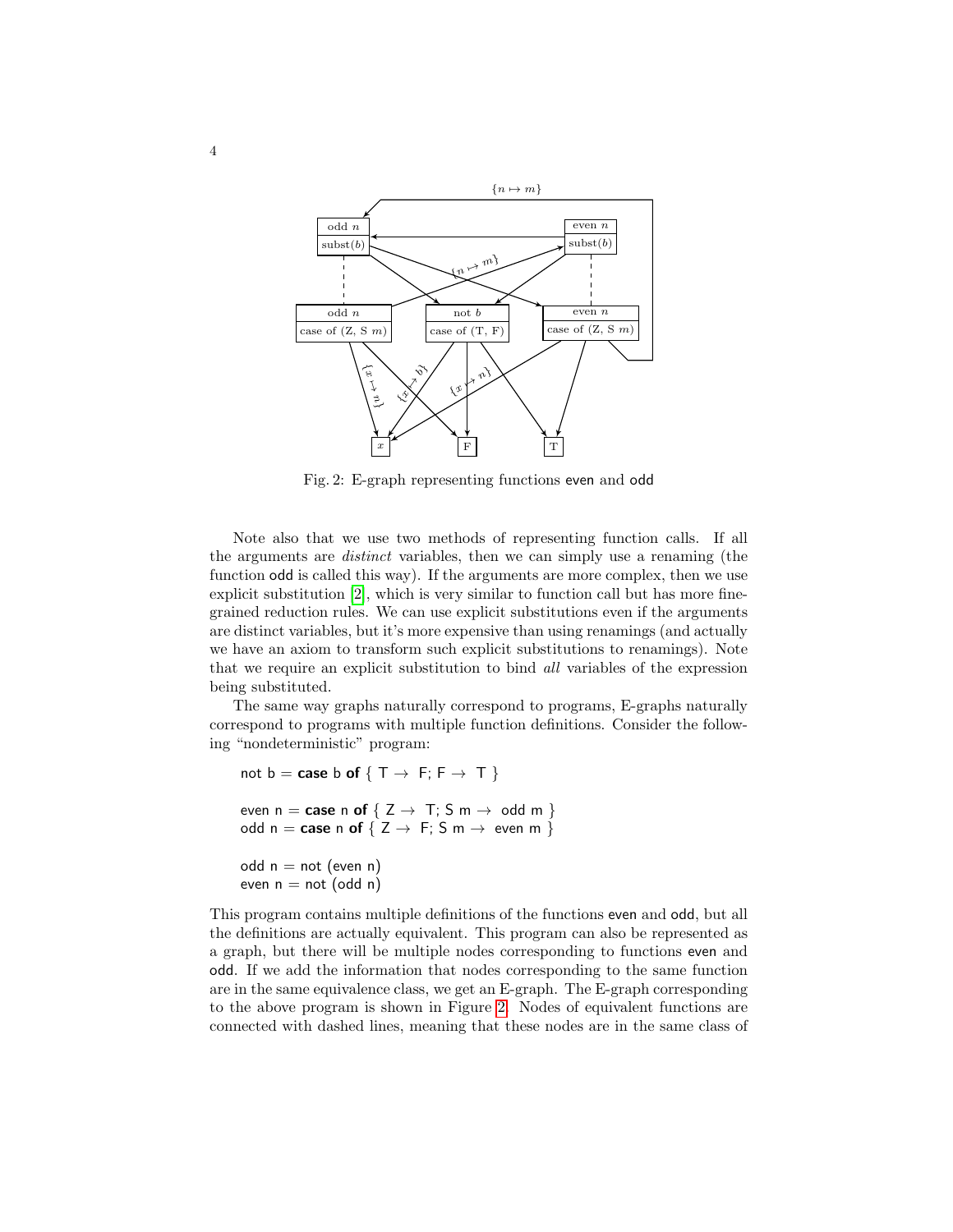equivalence. As can be seen, the drawing is messy and it's hard to understand what's going on there, so we'll mostly use textual form to describe E-graphs.

E-graphs are also useful for representing compactly sets of equivalent programs. Indeed, we can extract individual programs from an E-graph or a nondeterministic program by choosing a single node for each equivalence class, or in other words, a single definition for each function. However, we cannot pick the definitions arbitrarily. For example, the following program isn't equivalent to the one above:

```
not b = \text{case } b \text{ of } \{ T \rightarrow F; F \rightarrow T \}odd n = not (even n)
even n = not (odd n)
```
This problem should be taken into account not only when performing program extraction, but also during certain complex transformations like merging by bisimilarity which we will discuss in Section [4.](#page-11-0)

#### <span id="page-4-0"></span>2.1 Node labels

In this section we'll discuss how node labels correspond to language constructs.

First of all, each node of an E-graph is a member of some equivalence class. We will use symbols  $f, g, h, \ldots$  to denote nodes as well as corresponding functions. Each node has a label  $L(f)$  and a set of input variables  $V(f)$  (in the implementation variables are numbered, but in this paper we treat them as named).  $V(f)$  may decrease with graph evolution, and it should be kept up to date because we need  $V(f)$  to perform some transformations (keeping it up to date is beyond the scope of this paper). Each edge of an E-graph is labeled with an injective renaming, its domain being the set of input variables of the edge's destination node. We will use the notation  $f = L \rightarrow \theta_1 g_1, \ldots, \theta_n g_n$  to describe a node f with a label L and outgoing edges with renamings  $\theta_i$  and destinations  $g_i$ . We will write  $f \cong g$  to denote that  $\tilde{f}$  and  $g$  are from the same equivalence class.

There are only four kinds of node labels. We give a brief description for each of them and some code examples:

- $f = x$ . (Variable / identity function). We use the convention that the identity function always takes the variable  $x$ , and if we need some other variable, we adjust it with a renaming. Code example:  $f \times = \times$
- $-f = \text{subst}(x_1, \ldots, x_n) \rightarrow \xi h, \theta_1 g_1, \ldots, \theta_n g_n$ . (Explicit substitution / function call / let expression). An explicit substitution substitutes values  $\theta_i g_i$  for the variables  $x_i$  in  $\xi h$ . We require it to bind all the variables of  $\xi h$ . Explicit substitution nodes usually correspond to function calls:

 $f \times y = h$  (g1 x) (g2 y) (g3 x y)

They may also correspond to non-recursive let expressions, or lambda abstractions immediately applied to the required number of arguments: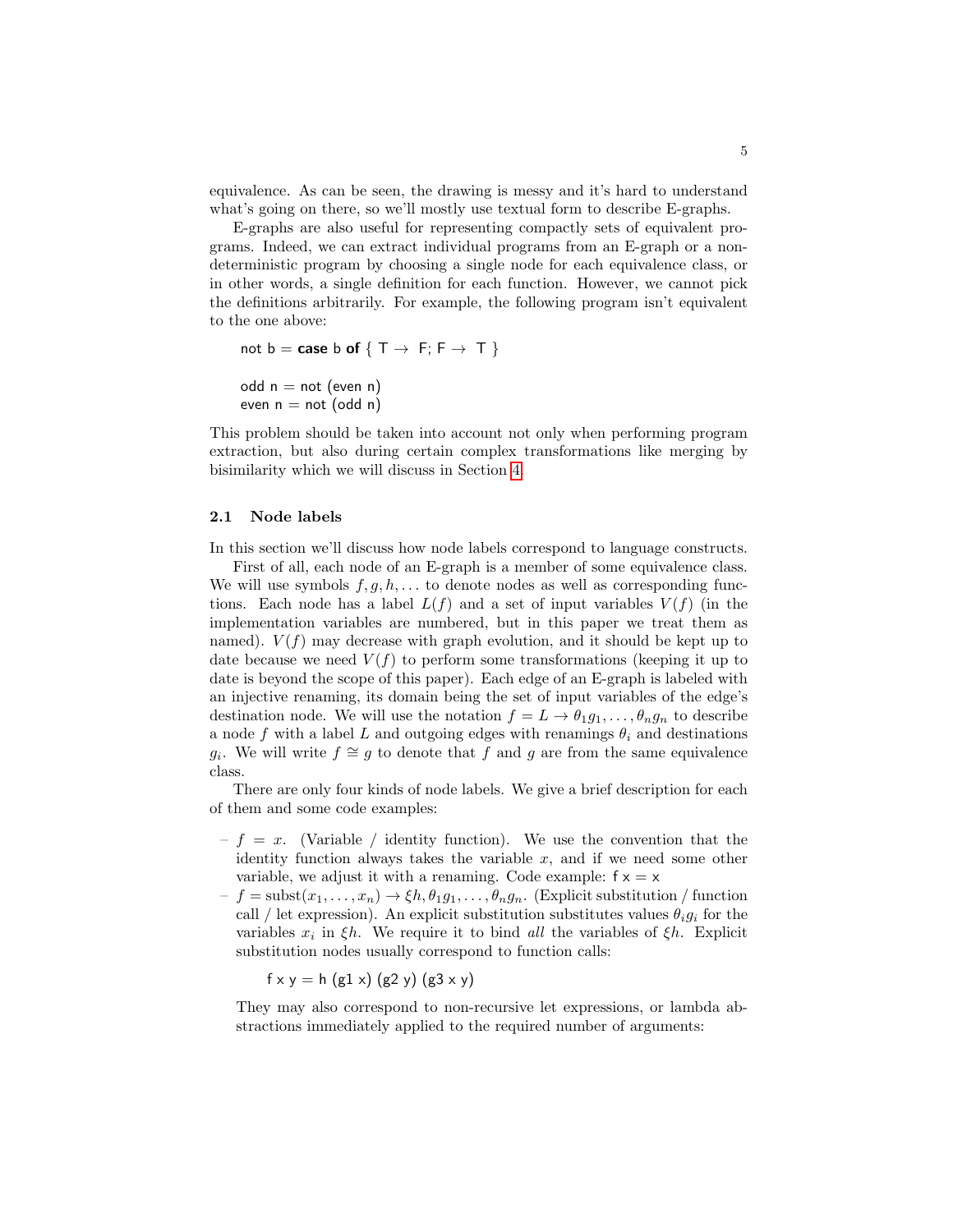$$
f \times y =
$$
**let** { u = g1 x; v = g2 y; w = g3 x y } **in** h u v w  
= (  $\lambda$  u v w . h u v w) (g1 x) (g2 y) (g3 x y)

But to describe E-graph transformations we will use the following nonstandard (but hopefully more readable) postfix notation:

$$
f \times y = h \cup v \cup \{ u = g1 \times, v = g2 \times, w = g3 \times y \}
$$

- 
$$
f = C \rightarrow \theta_1 g_1, \dots, \theta_n g_n
$$
. (Constructor). Code example:

$$
f \times y = C \left( g1 \times \right) \left( g2 \ y \right) \left( g3 \times y \right)
$$

 $-f = \text{caseof}(C_1\overline{x_1}, \ldots, C_n\overline{x_n}) \rightarrow \xi h, \theta_1 g_1, \ldots, \theta_n g_n$ . (Pattern matching). This label is parametrized with a list of patterns, each pattern is a constructor name and a list of variables. The corresponding case bodies  $(\theta_i g_i)$  don't have to use all the variables from the pattern.  $\xi h$  represents the expression being scrutinized. Code example:

$$
f \times y = \text{case } h \times \text{of}
$$
  
\n
$$
S n \rightarrow g1 y n
$$
  
\n
$$
Z \rightarrow g2 x
$$

We will also need an operation of adjusting a node with a renaming. Consider a node  $f = L \rightarrow \theta_1 g_1, \ldots, \theta_n g_n$  and a renaming  $\xi$ . Suppose, we want to create a function  $f' = \xi f$  (f' is f with parameters renamed). We can do this by adjusting outgoing edges of f with  $\xi$  (unless  $f = x$  in which case it doesn't have outgoing edges). We will use the following notation for this operation:

$$
f' = \xi(L \to \theta_1 g_1, \dots, \theta_n g_n)
$$

The operation is defined as follows:

$$
\xi(C \to \theta_1 g_1, \dots, \theta_n g_n) = C \to (\xi \circ \theta_1) g_1, \dots, (\xi \circ \theta_n) g_n
$$
  

$$
\xi(\text{subst}(\dots) \to \zeta h, \theta_1 g_1, \dots, \theta_n g_n) =
$$
  
subset(\dots) \to \zeta h, (\xi \circ \theta\_1) g\_1, \dots, (\xi \circ \theta\_n) g\_n  

$$
\xi(\text{caseof}(\dots) \to \zeta h, \theta_1 g_1, \dots, \theta_n g_n) =
$$
  
caseof(\dots) \to (\xi \circ \zeta) h, (\xi'\_1 \circ \theta\_1) g\_1, \dots, (\xi'\_n \circ \theta\_n) g\_n

In the last case each  $\xi'_i$  maps the variables bound by the *i*<sup>th</sup> pattern to themselves and works as  $\xi$  on all the other variables.

### <span id="page-5-0"></span>2.2 Merging

One of the basic operations of the E-graph is merging of equivalence classes. Usually it is done after applying axioms that result in adding new equalities between nodes. In the case of simple equalities like  $f = q$  we should simply merge the corresponding equivalence classes. But we also want to merge functions which are equal only up to some renaming, so should take into account equalities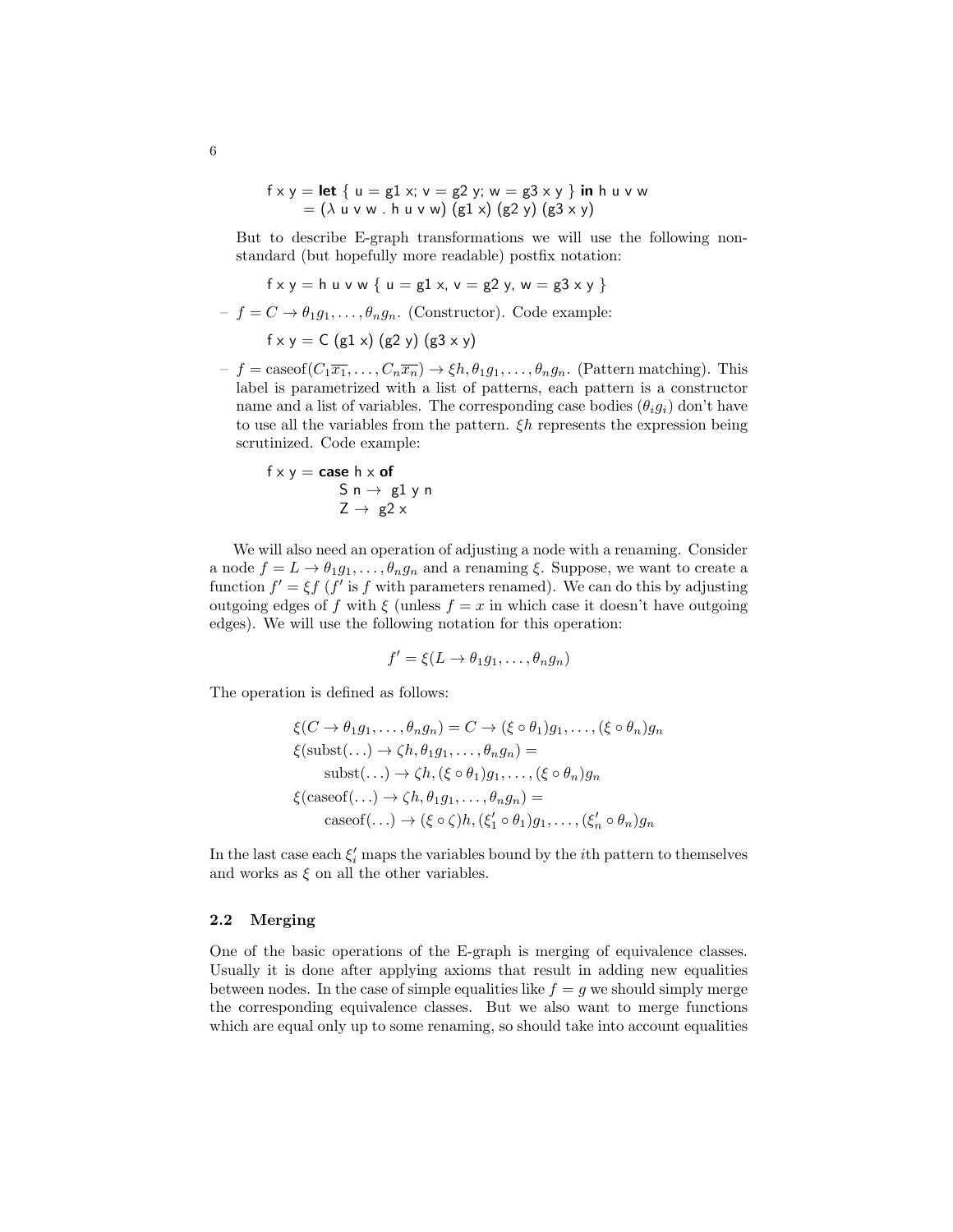of the form  $f = \theta g$  where  $\theta$  is some non-identity renaming. In this case we should first adjust renamings on edges so that the equation becomes of the form  $f = g$ and then proceed as usual.

Consider the equation  $f = \theta g$ . Let's assume that g is not a variable node  $(x)$  and it's not in the same equivalence class with a variable node (otherwise we can rewrite the equation as  $g = \theta^{-1} f$ , and if they both were equal to a variable node, then our E-graph would be self-contradictory). Now for each node  $h$  in the same equivalence class with  $g$  (including  $g$ ) we should perform the following:

- 1. Adjust the outgoing edges of h with  $\theta$  using previously described node adjustment operation.
- 2. For each edge incoming into h replace its renaming, say,  $\xi$ , with a renaming  $\xi \circ \theta^{-1}$

After the adjustment the equation becomes  $f = g$  and we can merge the equivalence classes.

Note that this procedure works if  $f$  and  $g$  aren't in the same equivalence classes. If they are, then the equation looks like  $f = \theta f$  and should be modelled with an explicit substitution.

### <span id="page-6-0"></span>3 Axioms

#### 3.1 Congruence

The most common cause of equivalence class merging is equivalence by congruence, that is if we know that  $a = f(b)$ ,  $c = f(d)$  and  $b = d$ , then we can infer that  $a = c$ . Note that usually this kind of merging is not explicitly formulated as an axiom, but we prefer to do it explicitly for uniformity. Also, in our case the axiom should take into account that we want to detect equivalences up to some renaming. Here is the axiom written as an inference rule, we will later refer to it as (cong):

$$
f = L \to \theta_1 h_1, \dots, \theta_n h_n \quad \exists \xi : g = \xi(L \to \theta_1 k_1, \dots, \theta_n k_n) \quad \forall i h_i \cong k_i
$$

$$
g = \xi f
$$

It says that if we have a node  $f$  and a node  $g$  that is equivalent to  $f$  adjusted with some renaming  $\xi$ , then we can add the equality  $g = \xi f$  to the E-graph. This axiom is advantageous to apply as early as possible since it results in merging of equivalence classes, which reduces duplication and gives more opportunities for applying axioms. Also note that to make the search for the appropriate  $\xi$  faster, it is beneficial to represent nodes in normal form:

$$
f = \zeta(L \to \theta_1 g_1, \dots, \theta_n g_n)
$$

Where  $\theta_i$  are as close to identity renamings as possible, so to find  $\xi$  we should just compare the  $\zeta$ 's.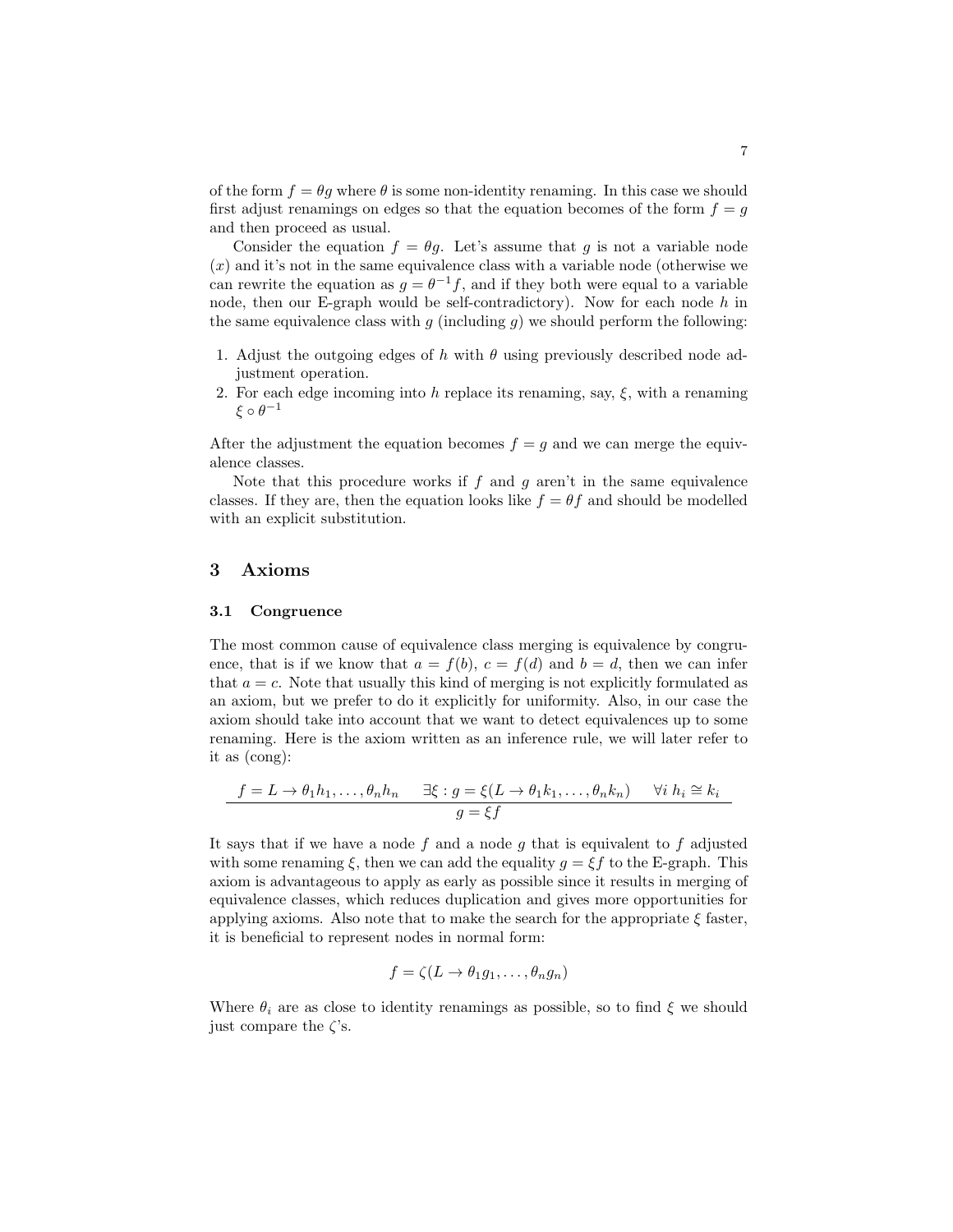#### 3.2 Injectivity

This axiom may be seen as something like "inverse congruence". If we know that  $a = f(b), c = f(d)$  and  $a = c$  and f is injective, then  $b = d$ . Of course, we could achieve the same effect by adding the equalities  $b = f^{-1}(a)$  and  $d = f^{-1}(c)$ to the E-graph and then using congruence, but we prefer a separate axiom for performance reasons. We will call it (inj):

$$
\frac{f = L \to \xi(\theta_1 h_1, \dots \theta_n h_n)}{f \to i} \quad \frac{g = L \to \xi(\zeta_1 k_1, \dots \zeta_n k_n)}{g = h^{-1} \zeta_i k_i} \quad f \cong g \quad L \text{ is inj}
$$

" $L$  is inj" means that  $L$  is either a constructor, or a case-of that scrutinizes a variable (i.e.  $\theta_1 = \zeta_1$  and  $h_1 = k_1 = x$ ) such that none of the  $\theta_2 h_2, \dots, \theta_n h_n$ ,  $\zeta_2 k_2, \ldots, \zeta_n k_n$  uses this variable (in other words, positive information is propagated). This axiom is also advantageous to apply as early as possible.

### 3.3 Semantics of explicit substitutions

In this and the next sections we will write axioms in a less strict but more human-readable form. A rewriting rule  $E_1 \mapsto E_2$  means that if we have a node  $f_1$  representing the expression  $E_1$ , then we can add an equality  $f_1 = f_2$  to the E-graph where  $f_2$  is the node representing  $E_2$  (which should also be added to the E-graph unless it's already there). We use the compact postfix notation to express explicit substitutions. We use letters  $e, f, g, h, \ldots$  to represent nodes whose structure doesn't matter. We sometimes write them applied to variables they use  $(f x y)$ , but if variables don't really matter, we omit them. Note that the presented rules can be generalized to the case when pattern matchings have arbitrary number of branches and functions take arbitrary number of arguments, we just use minimal illustrative examples for the sake of readability.

In Figure [3](#page-7-0) four axioms of explicit substitutions [\[2\]](#page-25-4) are shown. All of them basically describe how to evaluate a node if it is an explicit substitution (using call-by-name strategy). The answer is to push the substitution down (the last three rules) until we reach a variable where we can just perform the actual substitution (the first rule, (subst-id)). The appropriate rule depends on the node we choose as the leftmost child of our substitution node – there are four kinds of nodes, so there are four rules.

<span id="page-7-0"></span>

| (subst-id)        | $x\{x=g\}\mapsto q$                                                                                                      |
|-------------------|--------------------------------------------------------------------------------------------------------------------------|
| $(subst-subst)$   | $f x \{x = q y\} \{y = h\} \mapsto f x \{x = q y \{y = h\}\}\$                                                           |
| $(subst-constr)$  | $C(f x) (q x) \{x = h\} \mapsto C(f x \{x = h\}) (q x \{x = h\})$                                                        |
| $(subst-case-of)$ | $(\text{case } f \text{ } x \text{ } \text{of } C \text{ } y \rightarrow q \text{ } x \text{ } y) \{x = h\} \rightarrow$ |
|                   | case $f x \{x = h\}$ of $C y \rightarrow g x y \{x = h, y = y\}$                                                         |

Fig. 3: Axioms of explicit substitutions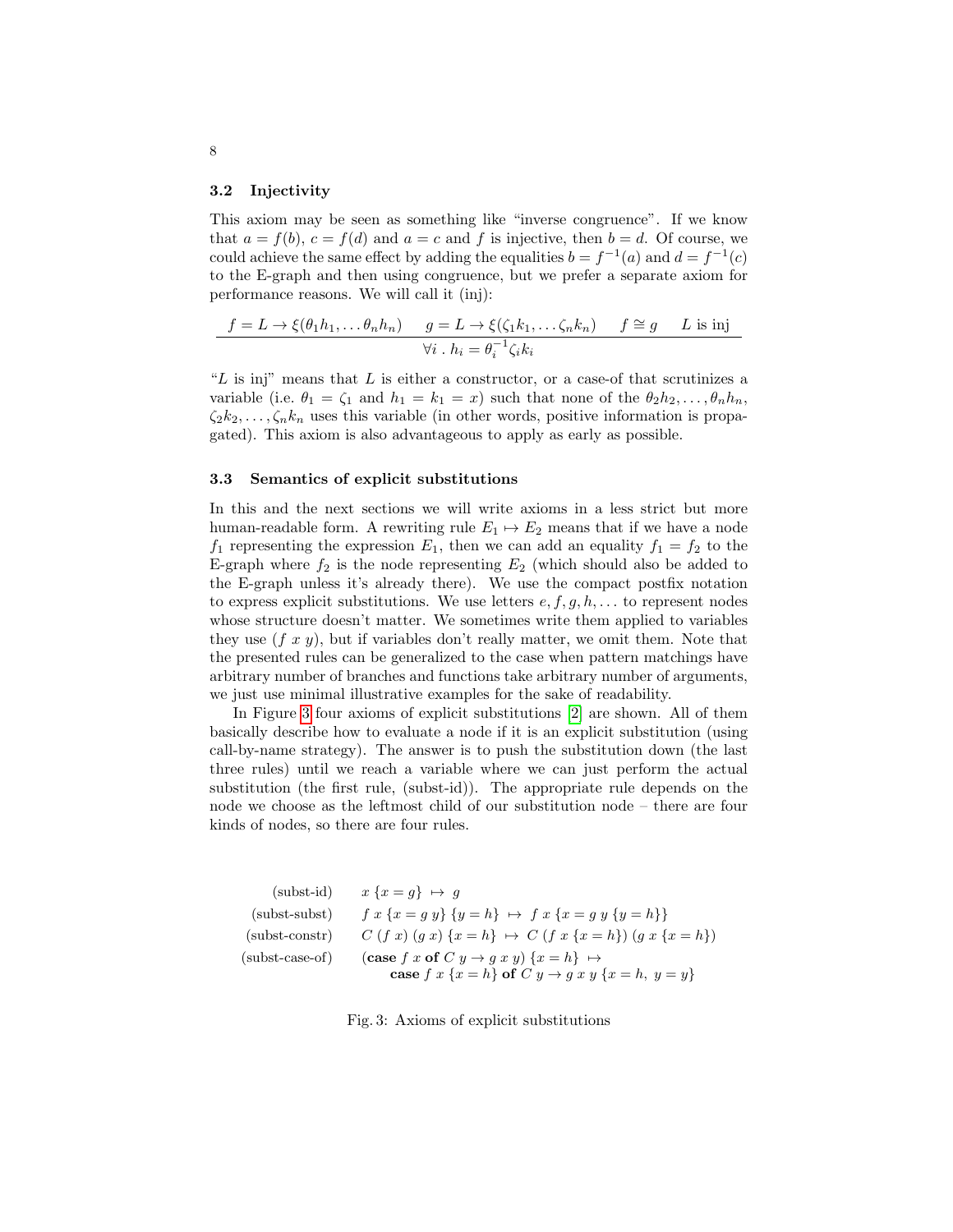```
(case-of-constr) (case C e of C y \rightarrow f x y) \mapstof x y \{x = x, y = e\}(case-of-case-of) (case (case e of C_1 y \rightarrow g) of C_2 z \rightarrow h) \mapstocase e of C_1 y \rightarrow (case g of C_2 z \rightarrow h)
         (case-of-id) (case x of C y z \rightarrow f x y z) \mapstocase x of C y z \rightarrow f x y z {x = (C y z), y = y, z = z}
(case-of-transpose) case h of {
                                  C_1 x \to \csc z of D v \to f v x;C_2 y \rightarrow \cose z of D v \rightarrow g v y;
                             } ↦→
                                   case z of D v \rightarrowcase h of \{C_1 x \rightarrow f v x;C_2 y \rightarrow g y y;
                                         }
```
Fig. 4: Axioms of pattern matching

Usually substitution in the body of a function is performed as an indivisible operation, but this kind of transformation would be too global for an E-graph, so we use explicit substitutions to break it down.

There are two more rather technical but nonetheless important axioms concerning substitution. The first one is elimination of unused variable bindings:

(subst-unused)  $f xy \{x = g, y = h, z = k\} \mapsto f xy \{x = g, y = h\}$ 

When this axiom is applied *destructively* (i.e. the original node is removed), it considerably simplifies the E-graph. This axiom is the reason why we need the information about used variables in every node.

The second axiom is conversion from a substitution that substitutes variables for variables to a renaming:

(subst-to-renaming)  $f x y \{x = y, y = z\} \mapsto f y z$ 

This axiom requires the original substitution to be injective. Note also that application of this axiom results in merging of the equivalence classes corresponding to the node representing the substitution and the node  $f$ , so if they are already in the same class, this axiom is inapplicable. We also apply this axiom destructively.

### 3.4 Semantics of pattern matching

The axioms concerning pattern matching are shown in Figure [4.](#page-8-0) The first of them, (case-of-constr), is essentially a reduction rule: if the scrutinee is an expression starting with a constructor, then we just substitute appropriate subexpressions into the corresponding case branch.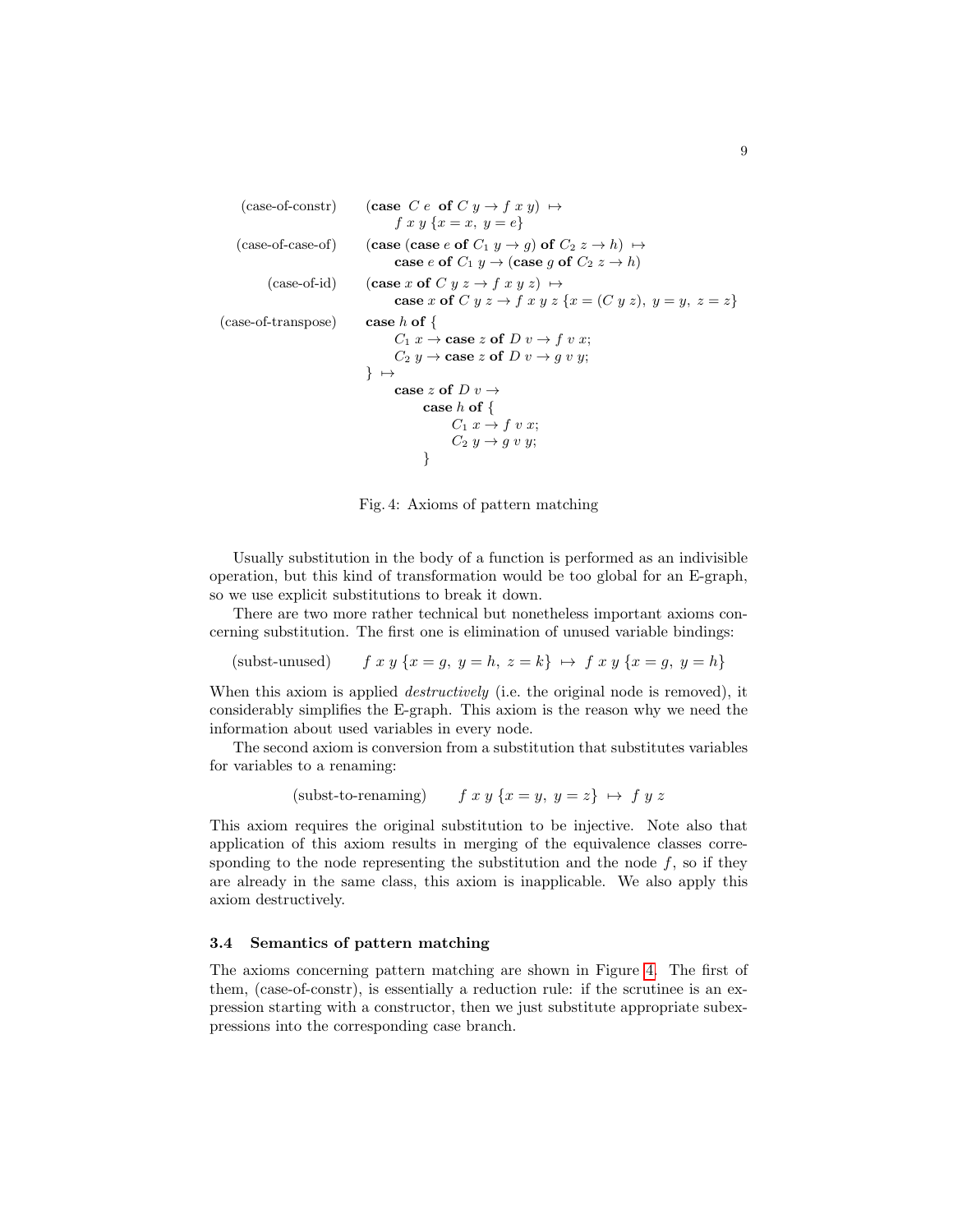The next two axioms came from supercompilation [\[21,](#page-26-3)[24\]](#page-27-1). They tell us what to do when we get stuck during computation because of missing information (i.e. a variable). The axiom (case-of-case-of) says that if we have a pattern matching that scrutinizes the result of another pattern matching, then we can pull the inner pattern matching out. The axiom (case-of-id) is responsible for positive information propagation: if a case branch uses the variable being scrutinized, then it can be replaced with its reconstruction in terms of the pattern variables.

The last axiom, (case-of-transpose), says that we can swap two consecutive pattern matchings. This transformation is not performed by supercompilers and is actually rarely useful in a non-total language.

### 3.5 Totality

If we assume that our language is total, then we can use all the axioms mentioned above and also some more axioms that don't hold in the presence of bottoms. Although proving equivalence of total functions is not our main goal, our implementation has a totality mode which enables three additional axioms from Figure [5.](#page-9-0)

```
(\text{case-of-constraint}) case h of {
                                           C_1 x \to D (f x);C_2 y \rightarrow D (f y);
                                     } ↦→
                                           D (case h of \{C_1 x \rightarrow f x;C_2 y \rightarrow f y;})
(case-of-transpose-total) case h of {
                                           C_1 x \rightarrow \csc z of D v \rightarrow f v x z;C_2 y \rightarrow g y;} ↦→
                                           case z of D v \rightarrowcase h of \{C_1 x \to f v x z;
                                                       C_2 y \rightarrow g y;
                                                 }
   (useless-case-of-total) case h of {
                                           C_1 x \rightarrow f;
                                           C_2 y \rightarrow f;
                                     } ↦→
                                            \boldsymbol{f}
```
Fig. 5: Additional axioms of pattern matching in total setting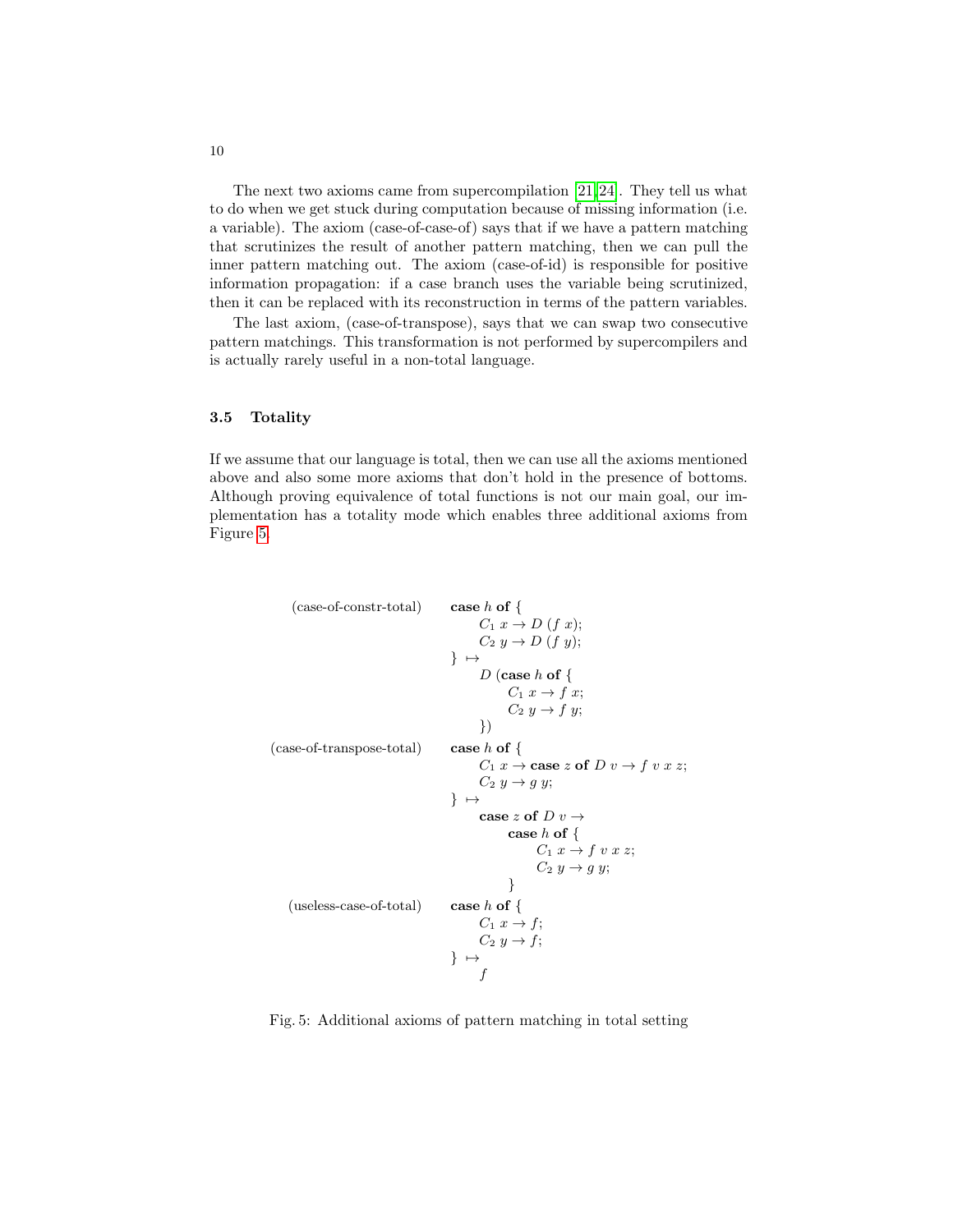The axiom (case-of-constr-total) lifts equal constructors from case branches. If  $E$  could be bottom, then it wouldn't be correct to do that (actually the axiom makes the function lazier). Note that constructors may have arbitrary arity.

The axiom (case-of-transpose-total) is a variation of the axiom (case-oftranspose). It may swap the pattern matchings even if inner pattern matching is not performed in some branches of the outer one.

The axiom (useless-case-of-total) removes an unnecessary pattern matching when all of its branches are equal (they can't use pattern variables  $(x \text{ and } y \text{ in})$ this case) though).

### 3.6 On correctness and completeness

Correctness of the mentioned axioms can be easily proved if we fix an appropriate semantics for the language.

Since the problem of function equivalence is undecidable, no finite set of axioms can be complete, but we can compare our set of axioms with other transformers. If we take all the axioms from Figure [3](#page-7-0) and the axiom (caseof-constr) from Figure [4,](#page-8-0) we will be able to perform interpretation. If we also add axioms (case-of-case-of) and (case-of-id) from Figure [4,](#page-8-0) then we will be able to perform driving (interpretation with incomplete information, i.e. with free variables). Given infinite time, driving allows us to build a perfect tree for a function (which is something like an infinite tabular representation of a function). Perfect trees consist of constructors, variables and pattern matchings on variables with positive information fully propagated. Perfect trees aren't unique, some functions may have multiple perfect trees, and the (case-of-transpose) axiom is used to mitigate this problem (although not eliminate it completely). The totality axioms (Figure [5\)](#page-9-0) equate even more perfect trees by rearranging their nodes.

Of course, we could add more axioms. For example, in the total case we could use an axiom to lift pattern matchings through explicit substitutions, not only other pattern matchings. Or we could add generalizations which are used in supercompilers. All of this would make our equality saturator more powerful but at the cost of lower performance. So this is all about balance. As for the generalization, in the case of equality saturation expressions are already in generalized state, and we can transform any subexpression of any expression. It's not a complete solution to the problem of generalization since it's only equal to peeling the outer function call from an expression, but it still allows us to solve many examples that can't be solved with driving alone.

Another issue is proof by induction or coinduction. In supercompilers coinduction is implicitly applied when we build a residual program. Higher level supercompilers and inductive provers are able to apply (co)induction several times, thus proving the lemmas needed to prove the target proposition. In our equality saturator (co)induction is implemented as a special transformation called merging by bisimilarity which is discussed in Section [4.](#page-11-0)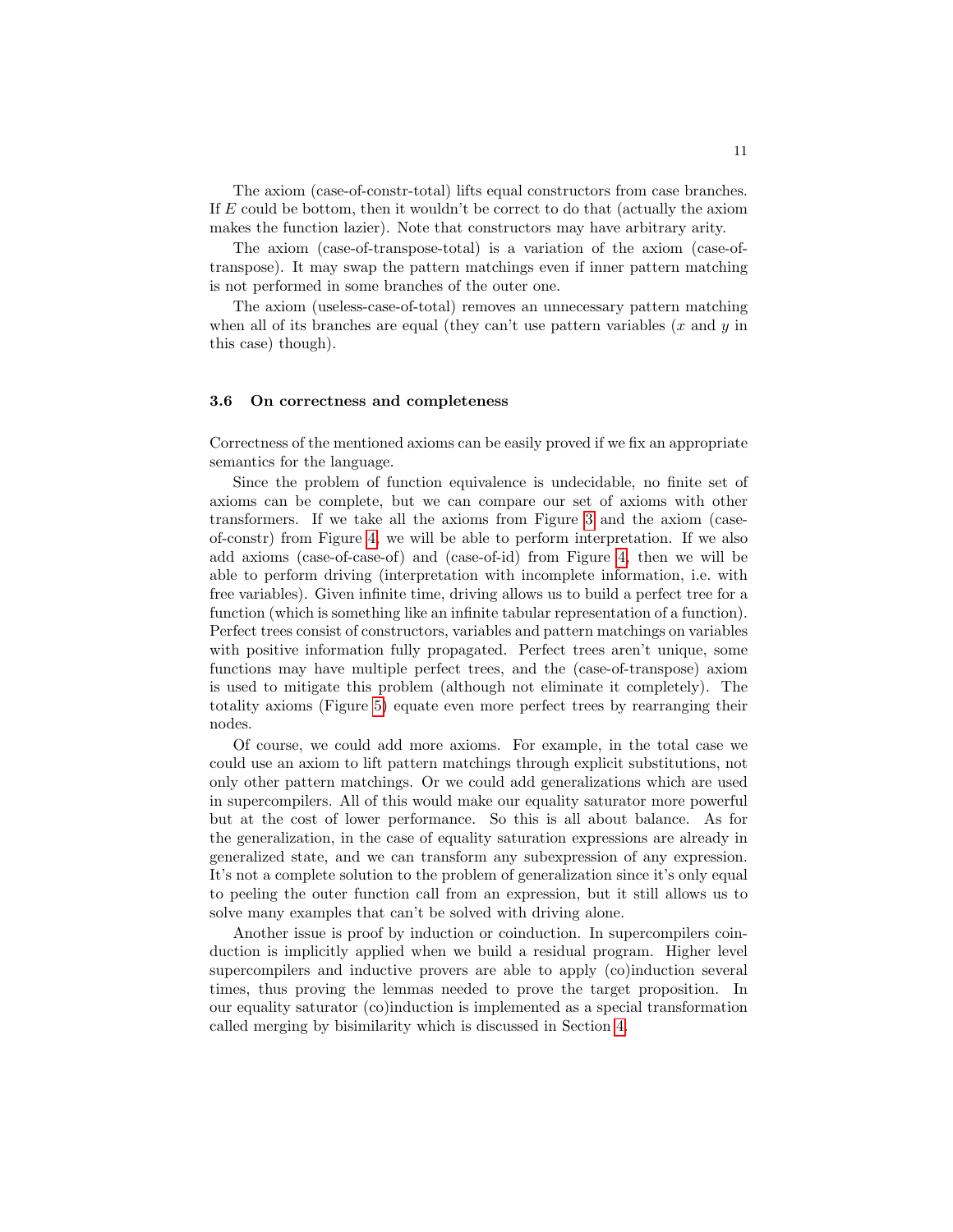#### 3.7 Axioms applied destructively

We apply some transformations destructively, i.e. remove the original nodes and edges that triggered the transformation. It is a deviation from pure equality saturation approach, but it is a necessary one. Currently the transformations we apply destructively are (subst-id), (subst-unused), (subst-to-renaming), and (case-of-constr). We have tried to switch on and off their destructivity. Turned out that non-destructive (case-of-constr) leads to a lot of failures on our test suite (due to timeouts), but helps to pass one of the tests that cannot be passed when it's destructive (which is expected: non-destructive transformations are strictly more powerful when there is no time limit). Non-destructive (subst-unused) has a similar effect: it helps to pass two different tests, but at the price of failing several other tests. At last, non-destructivity of (subst-id) and (subst-to-renaming) doesn't impede the ability of our tool to pass tests from our test suite but when either of them is applied non-destructively, our tool becomes about 15% slower. We also tried to make *all* the mentioned transformations non-destructive, which rendered our tool completely unusable because of combinatorial explosion of the E-graph, which substantiates the importance of at least some destructivity.

# <span id="page-11-0"></span>4 Merging by bisimilarity

The axiom of congruence can merge two functions into one equivalence class if they have the same tree representation. But if their definitions involve separate (but equal) cycles, then the congruence axiom becomes useless. Consider the following two functions:

$$
\begin{array}{c} f = \mathsf{S}\;f \\ g = \mathsf{S}\;g \end{array}
$$

If they aren't in the same equivalence class in the first place, none of the already mentioned axioms can help us equate them. Here we need some transformation that is aware of recursion. Note that in the original implementation of equality saturation called Peggy [\[23\]](#page-27-0) there is such a transformation that merges  $\theta$ -nodes, but it doesn't seem to be published anywhere and it is much less powerful than the one described here.

The general idea of this kind of transformation is to find two bisimilar subgraphs growing from the two given nodes from different equivalence classes and merge these equivalence classes if the subgraphs have been found. Note though that not every subgraph is suitable. Consider the following nondeterministic program:

$$
f x = C; \quad g x = D
$$
  
 
$$
f x = f(f x); g x = g(g x)
$$

The functions  $f$  and  $g$  are different but they both are idempotent, which is stated by the additional definitions, so we have two equal closed subgraphs "defining" the functions: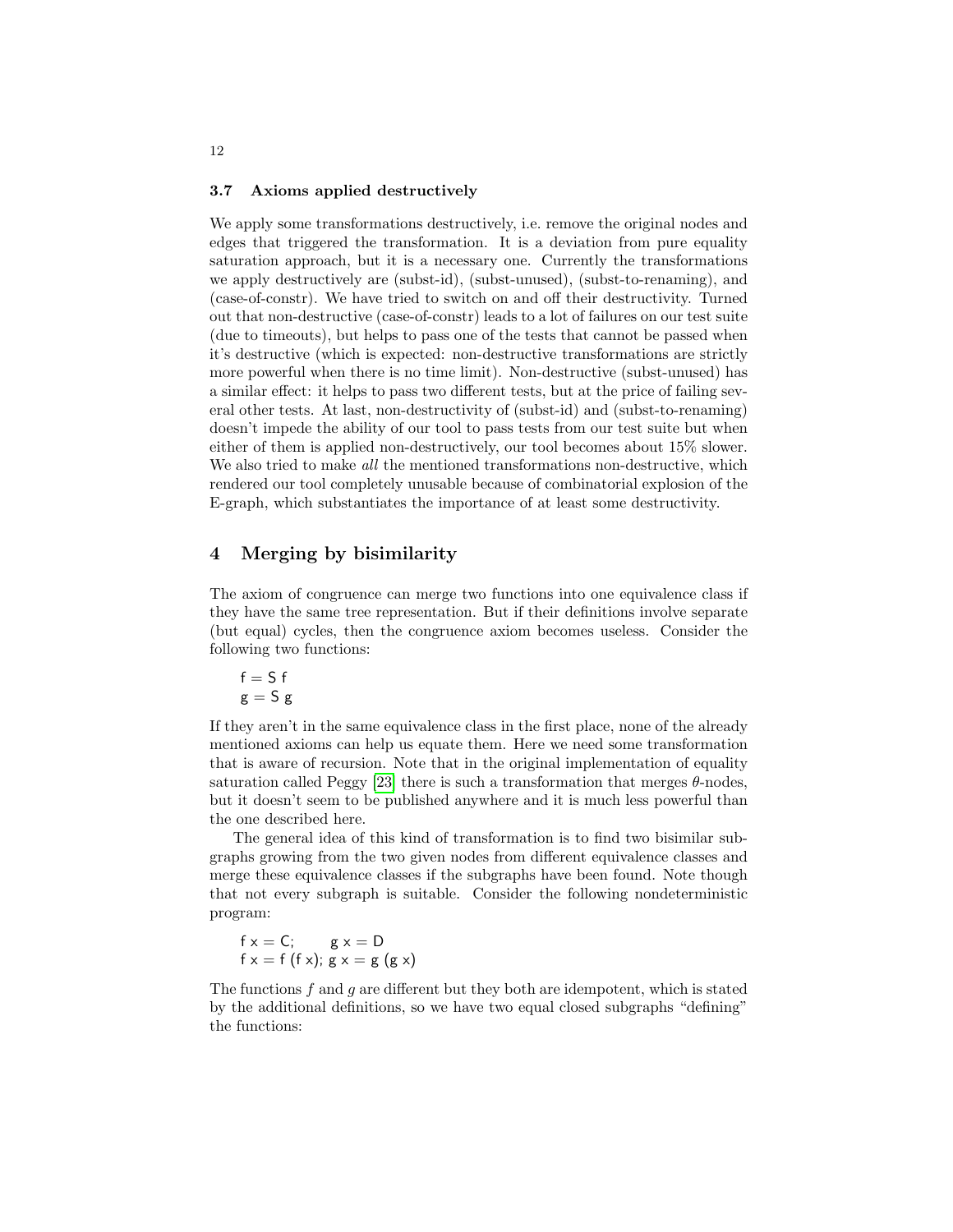$f x = f (f x)$  $g x = g (g x)$ 

Of course, we cannot use subgraphs like these to decide whether two functions are equal, because they don't really define the functions, they just state that they have the property of idempotence. So we need a condition that guarantees that there is (semantically) only one function satisfying the subgraph.

In our implementation we employ the algorithm used in Agda and Foetus to check if a recursive function definition is structural or guarded [\[4\]](#page-25-2). These conditions are usually used in total languages to ensure termination and productivity, but we believe that they can be used to guarantee uniqueness of the function satisfying a definition in a non-total language with infinite and partial values, although a proof of this claim is left for future work. Informally speaking, in this case guarded recursion guarantees that there is data output between two consecutive recursive function calls, and structural recursion guarantees that there is data input between them (i.e. a pattern matching on a variable that hasn't been scrutinized before). It's not enough for function totality since the input data may be infinite, but it defines the behaviour of the function on each input, thus guaranteeing it to be unique.

Note that there is a subtle difference between subgraphs that may have multiple fixed points and subgraphs that have a single fixed point equal to bottom. Consider the following function "definition":

 $f x = f x$ 

The least fixed point interpretation of this function is bottom. But there are other fixed points (actually, any one-argument function is a fixed point of this definition). Now consider the following function:

 $f x = eat$  infinity infinity  $=$  S infinity eat  $x = \cose x$  of  $\{ S y \rightarrow e$ at y  $\}$ 

The definition of infinity is guardedly recursive, and the definition of eat is structurally recursive. The least fixed point interpretation of the function f is still bottom but now it is guaranteed to be the only interpretation.

Of course, this method of ensuring uniqueness may reject some subgraphs having a single fixed point, because the problem is undecidable in general. Note also that this is not the only possible method of ensuring uniqueness. For example, we could use ticks [\[19\]](#page-26-5) as in two-level supercompilation [\[15\]](#page-26-6). Ticks are similar to constructors but have slightly different properties, in particular they cannot be detected by pattern matching. Tick transformations could be encoded as axioms for equality saturation.

### 4.1 Algorithm description

In this subsection we'll describe the algorithm that we use to figure out if two nodes have two bisimilar subgraphs growing from them and meeting the uniqueness condition. First of all, the problem of finding two bisimilar subgraphs is a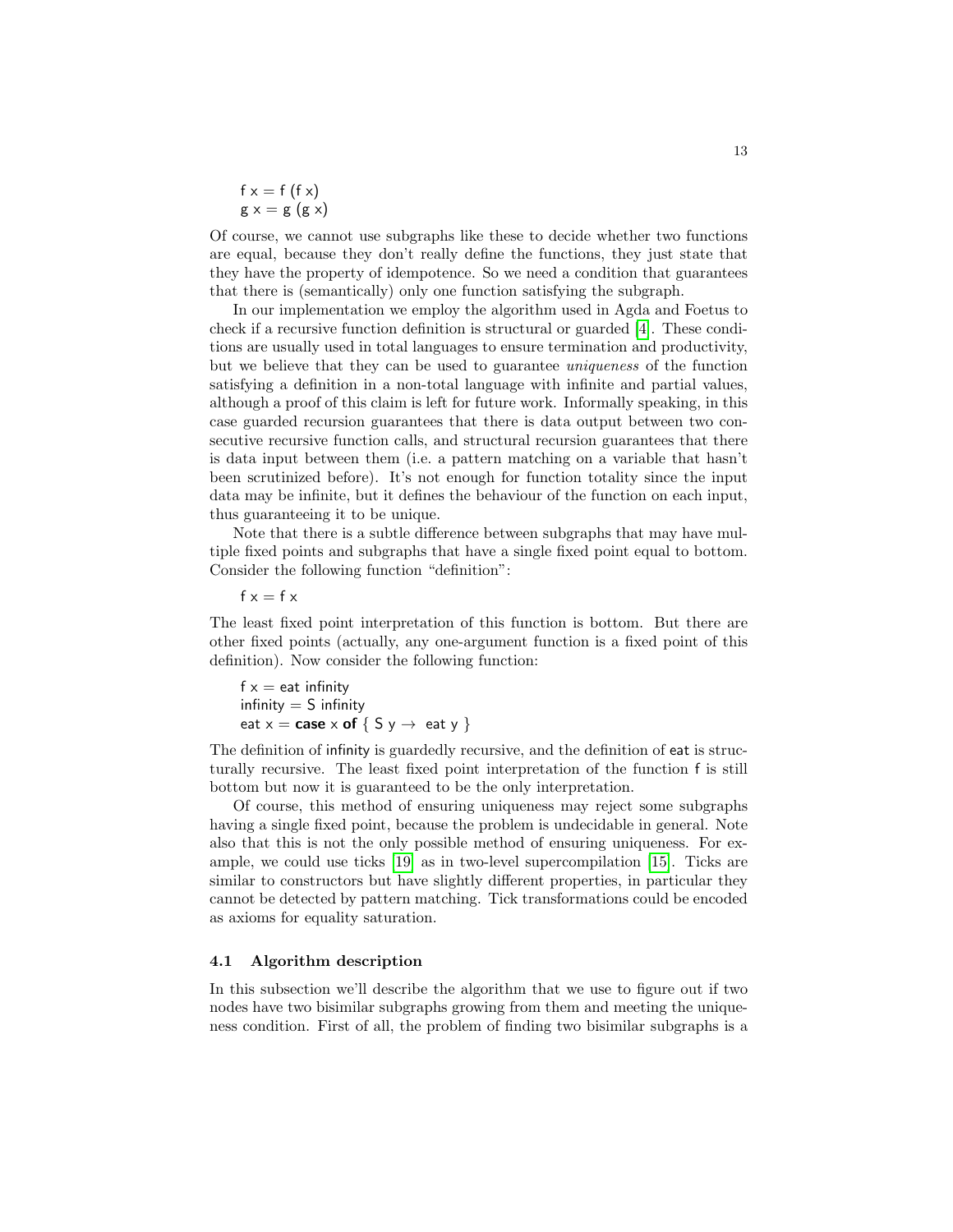```
function MERGE-BY-BISIMILARITY(m, n)if BISIMILAR?(m, n, \emptyset) then MERGE(m, n)function BISIMILAR?(m, n, history)if m \cong n then return true
    else if \exists (m', n') \in \text{history}: m' \cong m \land n' \cong n then
       if the uniqueness condition is met then
           return true
       else
           return false
   else if m and n are incompatible then return false
   else
        for (m', n') : m' \cong m \wedge n' \cong n \wedge \text{label}(m') = \text{label}(n') do
            children pairs = zip(children(m'), children(n'))if length(children(m')) = length(children(n'))
               and \forall (m'', n'') \in \text{children-pairs}BISIMILAR?(m'', n'', \{(m', n')\} \cup \text{history}) then
               return true
       return false
```
Fig. 6: Merging by bisimilarity

variation of the subgraph bisimulation problem which is NP-complete [\[8\]](#page-26-7). In certain places we trade completeness for performance (so sometimes our algorithm fails to find the subgraphs when they exist), but merging by bisimilarity is still one of the biggest performance issues in our experimental implementation. The merging by bisimilarity algorithm that we use is outlined in Figure [6.](#page-13-0) It checks (using the function bisimilar?) if there are two bisimilar subgraphs meeting the uniqueness condition, and if there are, merges the equivalence classes of the nodes. Checking for bisimilarity essentially consists in simultaneous depth-first traversal of the E-graph from the given nodes. This process resembles supercompilation.

The function bisimilar? works as follows. If the two nodes are equal, then they are bisimilar and we return true. If we encounter a previously visited pair of nodes (up to  $\cong$ ), we check if the uniqueness condition holds, and if it does, we return true (this case corresponds to folding in supercompilation), and otherwise we stop trying and return false (this case doesn't guarantee that there's no bisimulation, but we do it for efficiency). This case also ensures termination of the algorithm since the number of nodes in the E-graph is finite, and they are bound to repeat at some point. Note that some kinds of uniqueness conditions have to be checked after the whole bisimulation is known (and the guardedness and structurality checker is of this kind since it needs to know all the recursive call sites). In this case it is still advantageous to check some prerequisite condition while folding, which may be not enough to guarantee correctness, but enough to filter out obviously incorrect graphs.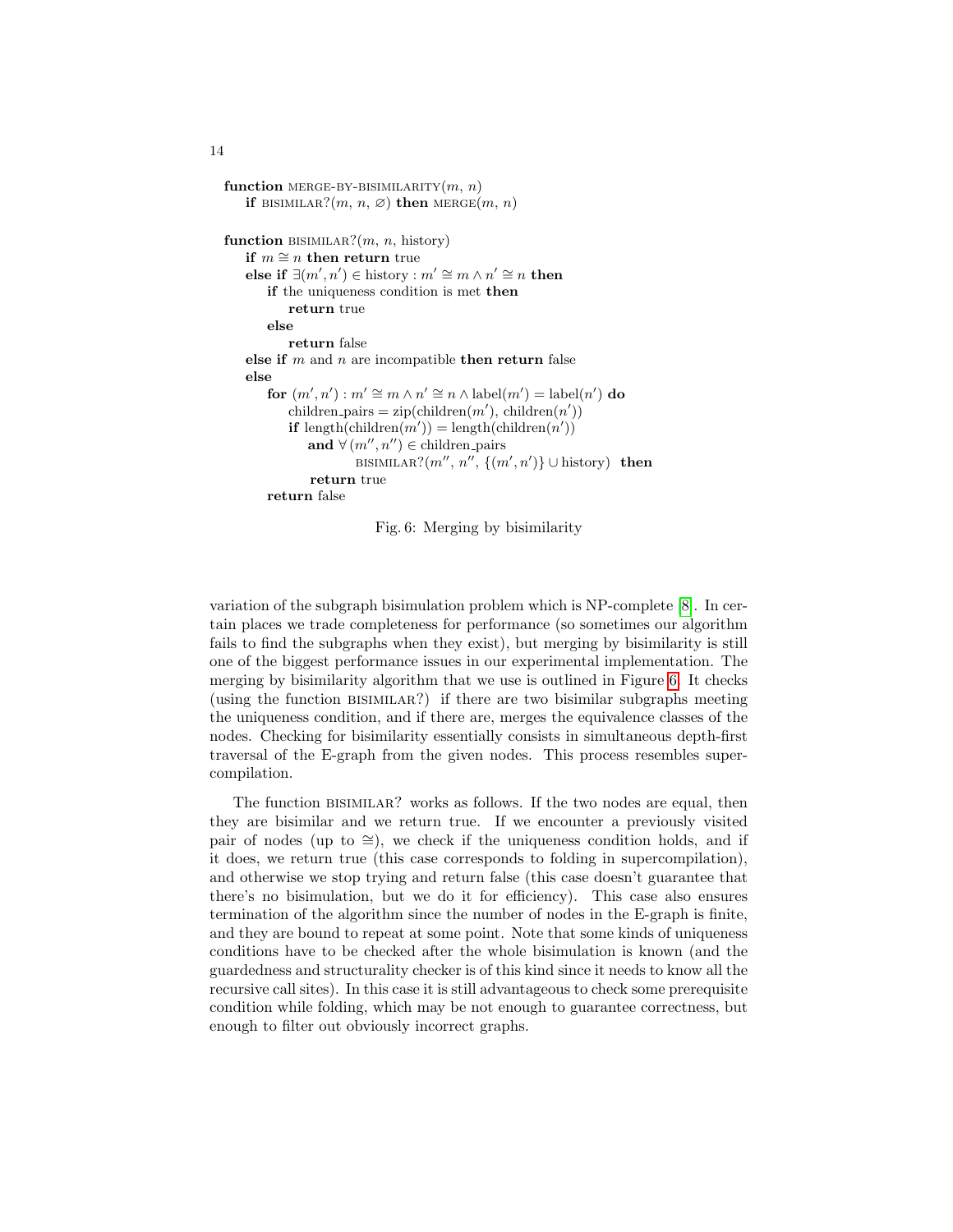If neither of the two previous cases is applicable, we check if the two nodes are at least compatible (again, for efficiency reasons, we could do without it in theory). That means that there are no nodes equal to them that have incompatible labels, like different constructors or a constructor and a pattern matching on a variable. If the nodes are compatible, we go on and check all pairs of nodes equivalent to the original ones. If there is a pair of nodes such that their children are bisimilar, then the original pair is bisimilar.

We can extract the actual bisimulation by collecting all the node pairs on which we return true (we will call this relation  $R$ ). We can also extract the two bisimilar subgraphs (actually, E-subgraphs) by taking the corresponding elements of these pairs (either left or right) and outgoing edges for those nodes that occurred bisimilar to some other nodes because their children were bisimilar. Indeed, the roots of these two subgraphs are in R (up to  $\cong$ ) since the function BISIMILAR? returned true, and each pair of nodes from  $R$  is either a pair of equivalent nodes (in which case their outgoing edges are not included in the subgraph) or a pair of nodes with equal labels such that their pairs of children are in R (up to ≅). This substantiates the name of this transformation. And again we emphasize that the existence of two bisimilar subgraphs proves that the nodes are equivalent only if they meet the uniqueness condition.

Note that in our description of the algorithm we ignored the question of renamings. We did it for the sake of brevity, and actually (since we want to merge nodes even if they are equal only up to some renaming) we should take them into account which complicates the real implementation a little bit.

# <span id="page-14-0"></span>5 On order of transformation

Our experimental implementation of an equivalence prover for a first-order lazy language based on equality saturation is written in Scala and can be found on GitHub [\[1\]](#page-25-3).

In our implementation we deviate from pure equality saturation for practical reasons. Pure equality saturation approach requires all transformations to be monotone with respect to the ordering  $\subseteq$  on E-graphs where  $g_1 \subseteq g_2$  means that the set of equalities encoded by  $g_1$  is a subset of the corresponding set for  $q_2$ . Moreover, it requires them to be applied non-destructively, i.e.  $q \sqsubseteq t(q)$  for each transformation  $t$  (in other words, we cannot remove nodes and edges, and split equivalence classes). But in return we are granted with a nice property: if we reach the fully saturated state (no transformation can change the E-graph further), then the resulting E-graph will be the same no matter in what order we have applied the transformations.

Unfortunately, in reality this is not very practical. First of all, saturation can never be reached if our axioms are complex enough (or at least it will take too long). In particular, the axioms we described above can be applied indefinitely in most cases. To solve this problem we should limit the axiom application. We can do this either by sacrificing randomness of the order of axiom application and simply limiting the total number of applications, or by using some limiting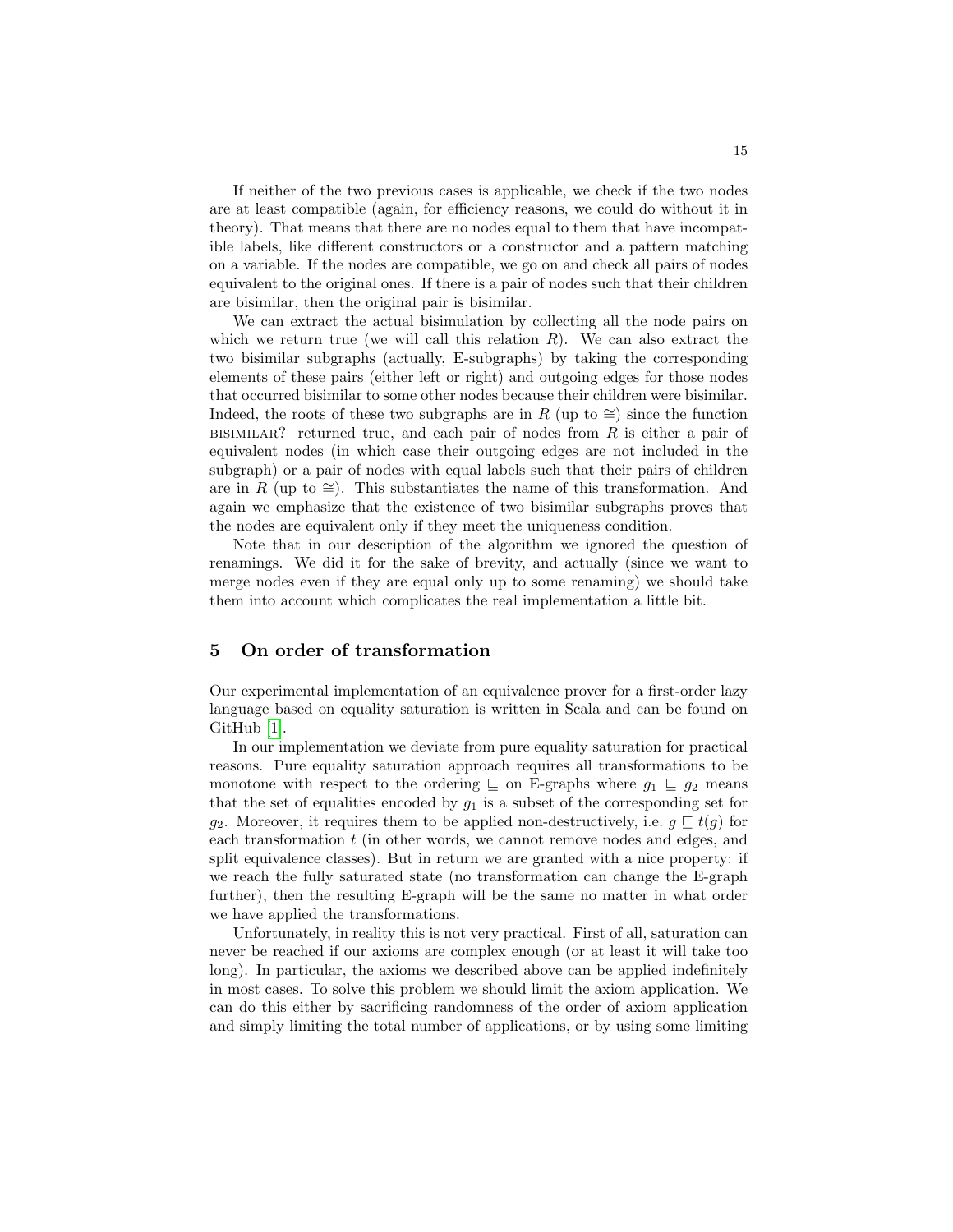monotone preconditions (similar to whistles in supercompilers), e.g. limiting the depth of the nodes to which axioms may be applied.

Second, if we always apply axioms non-destructively, we may find ourselves with an E-graph littered with useless garbage. But applying axioms destructively makes the randomness of axiom applications questionable, to say the least. Of course, the system may preserve the nice property of ordering independence, but it may be much harder to prove.

All in all, more or less deterministic order of transformation seems very desirable in practice. In our implementation we use the following order:

- 1. Transform the programs into an E-graph.
- 2. Apply all possible non-destructive transformations except merging by bisimilarity, congruence and injectivity to the equations that are already in E-graph but not to the equations that are added by the transformations performed in this step. This can be done by postponing the effects of transformations: first, we collect the effects of applicable transformations (nodes and edges to add, and classes to merge), then we apply all these effects at once.
- 3. Perform E-graph simplification: apply congruence, injectivity and destructive transformations to the E-graph until the saturation w.r.t. these transformations is reached. It is quite safe since all these transformations are normalizing in nature (i.e. they simplify the E-graph).
- 4. Perform merging by bisimilarity over each pair of equivalence classes. Pairs of equivalence classes are sorted according to resemblance of their components, and then the merging by bisimilarity algorithm is applied to them sequentially. After each successful merge perform E-graph simplification exactly as in the previous step.
- 5. Repeat steps 2–5 until the goal is reached.

This way E-graph is being built in a breadth-first manner, generation by generation, each generation of nodes and edges results from applying transformations to the nodes and edges of the previous generations. An exception from this general rule is a set of small auxiliary (but very important) transformations consisting of congruence, injectivity and all the destructive transformations which are applied until the saturation because they always simplify the E-graph.

### <span id="page-15-0"></span>6 Example

In this section we'll discuss a simple example to illustrate how the transformations described earlier work in practice. Consider the following program:

```
not b = \text{case } b \text{ of } \{ T \rightarrow F; F \rightarrow T \}
```

```
even n = \text{case n of } \{ Z \rightarrow T : S m \rightarrow \text{odd } m \}odd n = case n of \{ Z \rightarrow F : S \text{ m} \rightarrow \text{ even m } \}
```

```
evenSlow n = \text{case} \text{ in of } \{ Z \rightarrow T : S \text{ in } \rightarrow \text{ odd}Slow m \}oddSlow n = not (evenSlow n)
```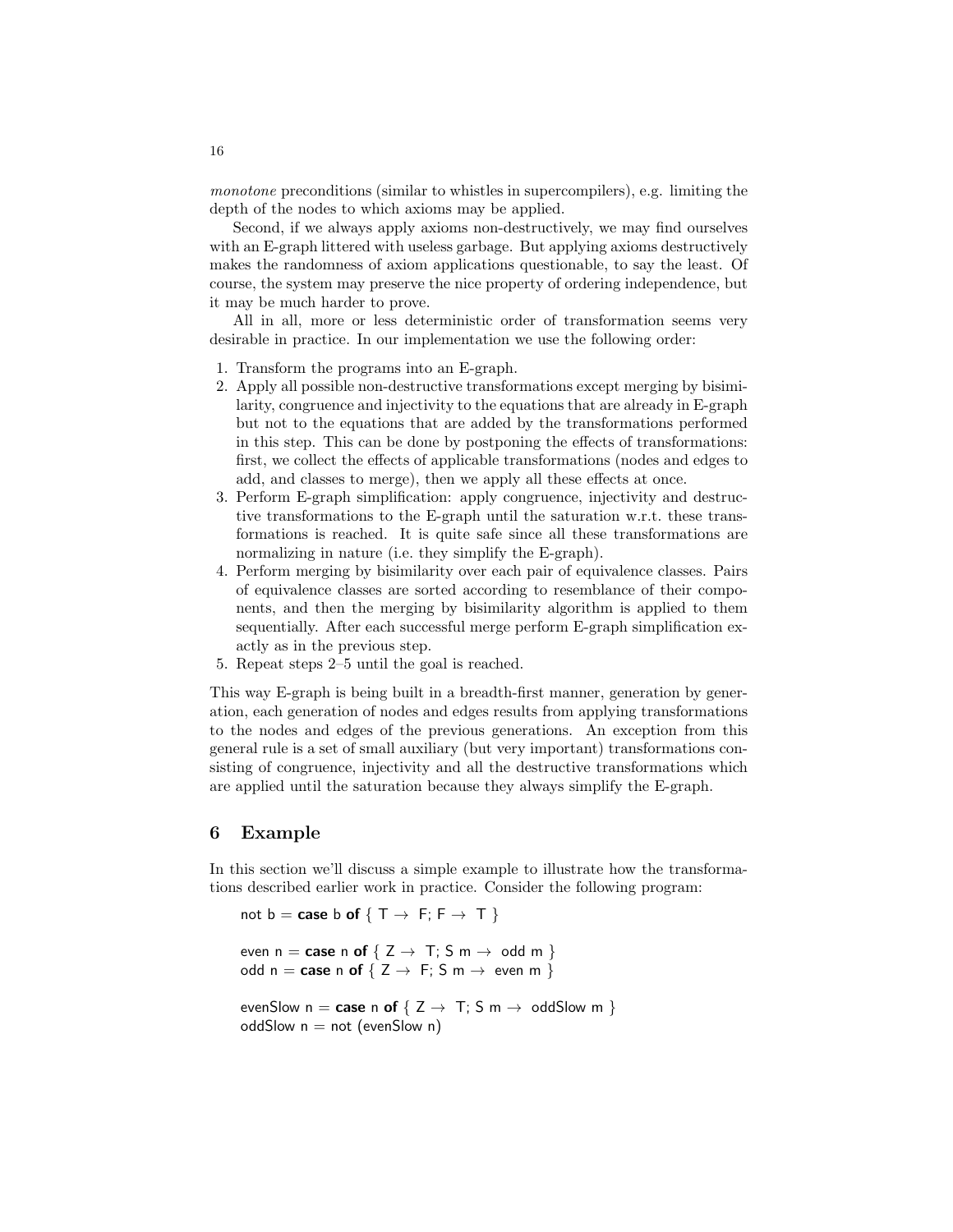It defines functions that check if a natural number is odd or even. The functions even and odd are defined efficiently using tail recursion, but the functions evenSlow and oddSlow will need linear amount of memory during the execution. Still, they are semantically equivalent, so we want to prove that even = evenSlow.

We will follow the scheme from the previous section. The program above correspond to the initial state of the E-graph and constitutes the zeroth generation. Now we should apply all applicable transformations to it. The only application that produces something new after simplification is of the transformation (substcase-of) to the nodes oddSlow  $n = not$  (evenSlow n) and not  $b = case$  b of  $\{...\}$ . Indeed, it produces

```
oddSlow n = \text{case} (n \{ n = \text{even} \text{Show } n \}) \text{ of } \{ T \rightarrow F; F \rightarrow T \}
```
which is immediately simplified by destructive application of (subst-id) to

oddSlow  $n = \text{case}$  (evenSlow n) of  $\{ T \rightarrow F : F \rightarrow T \}$ 

Actually this sequence of transformation is just expansion of the function not. This new definition of oddSlow appears in the E-graph alongside with the old definition of oddSlow. The current state of the E-graph is the first generation.

Now it is possible to apply the transformation (case-of-case-of) to the nodes oddSlow  $n = \text{case}$  (evenSlow n) of  $\{...\}$  and evenSlow  $n = \text{case}$  n of  $\{...\}$  which after simplification with (case-of-constr) gives the following definition:

```
oddSlow n = \text{case} \text{ in of } \{ Z \rightarrow F : S \text{ m} \rightarrow \text{ even} \text{Show } 2 \text{ m} \}evenSlow2 m = case (oddSlow m) of \{T \rightarrow F; F \rightarrow T\}
```
Here evenSlow2 is an auxiliary function which is actually equal to evenSlow, but we don't know that yet. The current state of the E-graph is the second generation.

Now we apply (case-of-case-of) to these last two definitions which give us the following:

```
evenSlow2 n = case n of \{ Z \rightarrow T : S m \rightarrow \text{odd}Slow2 m \}oddSlow2 m = case (evenSlow2 m) of \{T \rightarrow F; F \rightarrow T\}
```
Again, we had to introduce a new function oddSlow2 which will turn out to be equal to oddSlow.

We should also apply (case-of-case-of) to the same definition of evenSlow2 and a different definition of oddSlow, namely oddSlow  $n = \text{case}$  (evenSlow n) of  $\{\ldots\}$ , which gives us

```
evenSlow2 m = case (evenSlow m) of \{ T \rightarrow T; F \rightarrow F \}
```
Although from this definition it is quite obvious that evenSlow $2 =$  evenSlow, it is of no use to us: since our internal representation is untyped, evenSlow may return something different from T and F, and the fact that it can't should be proved by induction. Instead, other definitions will be used to show by induction that this equivalence holds.

First of all, let's see what the E-graph currently looks like: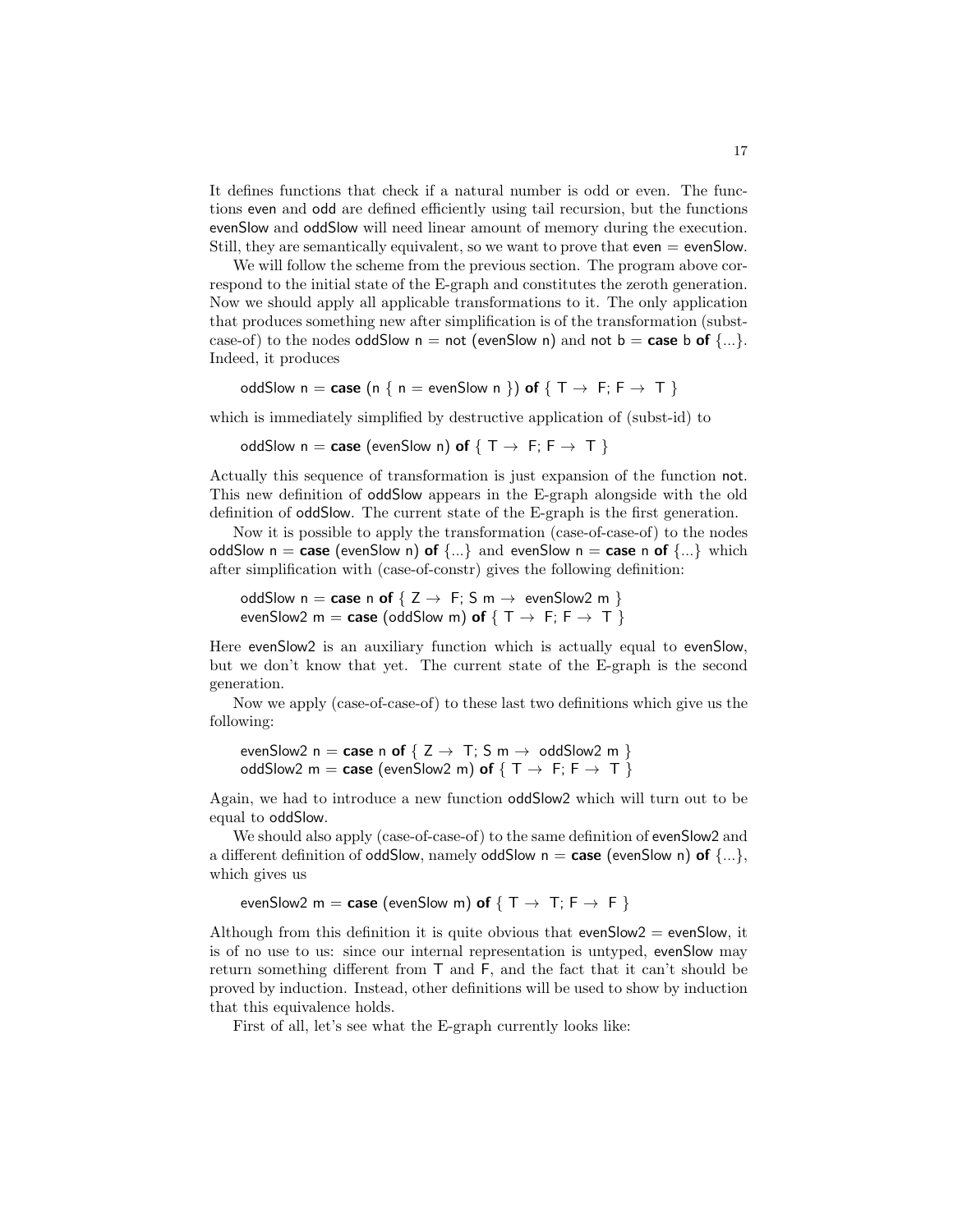not  $b = \text{case } b \text{ of } \{ T \rightarrow F; F \rightarrow T \}$ 

even  $n = \text{case} \text{ n of } \{ Z \rightarrow T : S \text{ m} \rightarrow \text{ odd } m \}$ odd  $n = \text{case} \text{ n of } \{ Z \rightarrow F : S \text{ m} \rightarrow \text{ even } \text{ m } \}$ 

```
evenSlow n = \text{case n of } \{ Z \rightarrow T; S m \rightarrow \text{odd}Slow m \}
```

```
oddSlow n = not (evenSlow n)
oddSlow n = \text{case} (evenSlow n) of \{ T \rightarrow F : F \rightarrow T \}oddSlow n = \text{case} \, n \, \text{of} \, \{ Z \rightarrow F : S \, m \rightarrow \text{even} \, \text{Show} \, 2 \, m \}
```

```
evenSlow2 n = case n of {Z \rightarrow T; S m \rightarrow oddSlow2 m }
evenSlow2 m = case (oddSlow m) of \{T \rightarrow F: F \rightarrow T\}evenSlow2 m = case (evenSlow m) of \{T \rightarrow T; F \rightarrow F\}
```

```
oddSlow2 m = case (evenSlow2 m) of \{ T \rightarrow F; F \rightarrow T \}
```
Now we can extract two equal definitions for function pairs evenSlow, oddSlow, and evenSlow2, oddSlow2, the corresponding nodes are highlighted. Here is the definitions for the first pair:

evenSlow  $n = \text{case} \text{ in of } \{ Z \rightarrow \text{T}; S \text{ m} \rightarrow \text{odd} \text{slow } \text{m} \}$ oddSlow  $n = \text{case}$  (evenSlow n) of  $\{ T \rightarrow F : F \rightarrow T \}$ 

The definitions for the second pair of functions is the same up to function names and names of bound variables. As it can be seen, all the recursive calls here are preformed on structurally smaller arguments, so there may be no more than one fixed point of each subgraph, and since the subgraphs are bisimilar, we come to a conclusion that evenSlow = evenSlow2 and oddSlow = oddSlow2. Let's add this information to the E-graph, thus performing merging by bisimilarity:

```
not b = \text{case } b \text{ of } \{ T \rightarrow F; F \rightarrow T \}even n = \text{case n of } \{ Z \rightarrow T; S m \rightarrow \text{odd } m \}odd n = case n of \{ Z \rightarrow F : S \text{ m} \rightarrow \text{ even } \text{ m} \}evenSlow n = \text{case n of } \{ Z \rightarrow T; S m \rightarrow \text{odd}Slow m \}evenSlow n = \text{case} (oddSlow n) of \{ T \rightarrow F : F \rightarrow T \}evenSlow n = \text{case} (evenSlow n) of \{T \rightarrow T; F \rightarrow F\}oddSlow n = not (evenSlow n)
oddSlow n = \text{case} (evenSlow n) of \{ T \rightarrow F : F \rightarrow T \}oddSlow n = \text{case n of } \{ Z \rightarrow F; S m \rightarrow \text{ even} \text{Show } m \}
```
Now we can perform another merging by bisimilarity to equate the functions even and evenSlow. The needed bisimilar subgraphs conists of the nodes highlighted in the above program. The resulting E-graph is the third (and last, since we've reached the goal) generation and looks like this: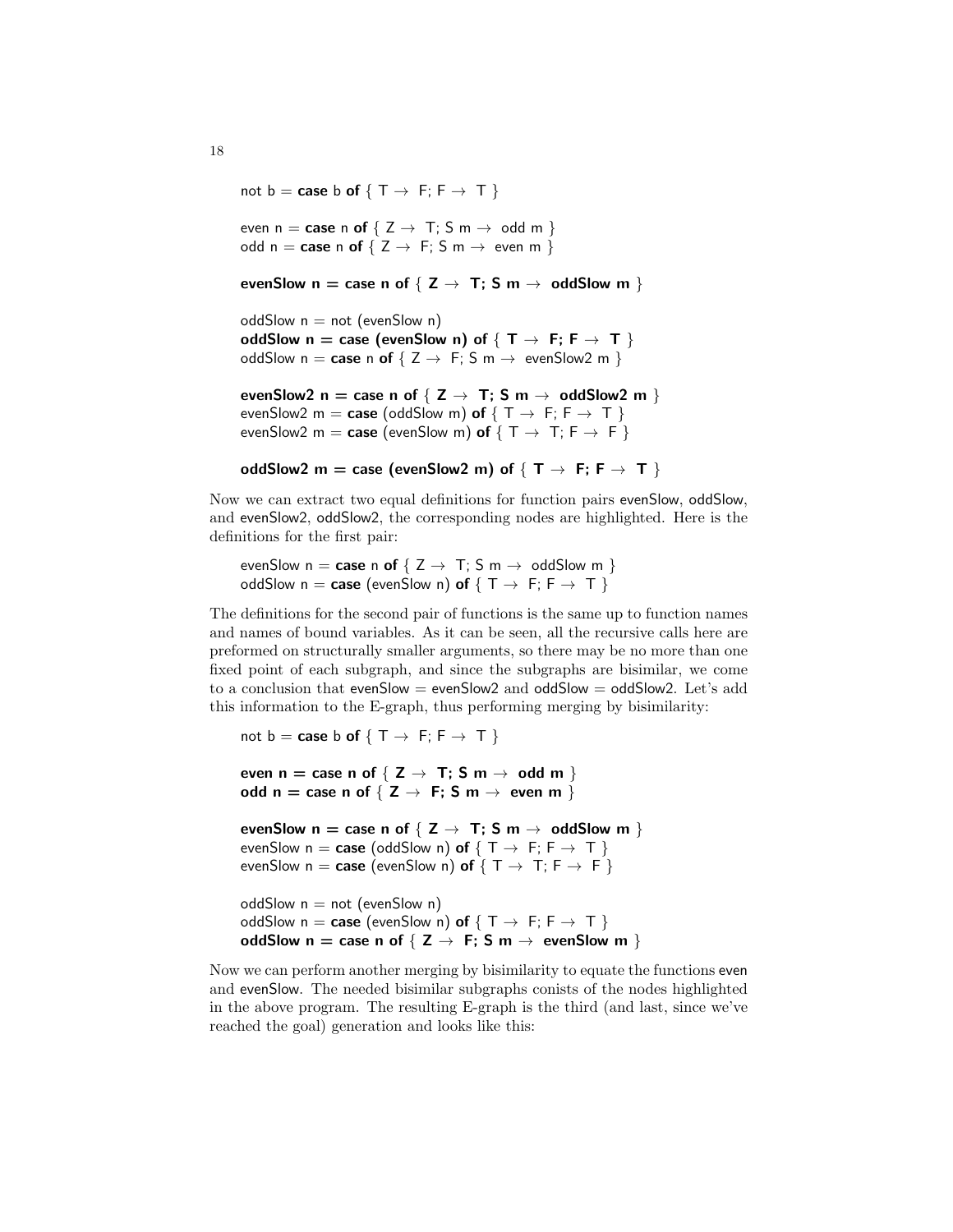not b = case b of  $\{T \rightarrow F; F \rightarrow T\}$ 

```
even n = \text{case} \text{ n of } \{ Z \rightarrow T; S \text{ m} \rightarrow \text{ odd m } \}even n = \text{case} \text{ (odd } n) \text{ of } \{ T \rightarrow F; F \rightarrow T \}even n = \text{case} (even n) of \{ T \rightarrow T : F \rightarrow F \}odd n = \text{case} \text{ n of } \{ Z \rightarrow F; S \text{ m} \rightarrow \text{ even} \text{ m } \}odd n = not (even n)
odd n = case (even n) of \{T \rightarrow F; F \rightarrow T\}
```
It is interesting to point out that although we proved the goal statement using two mergings by bisimilarity (i.e. we used a lemma), we could have managed with only one if we had waited till the fourth generation without using induction. So sometimes lemmas aren't really required but may lead to earlier proof completion. Still, it doesn't mean that the proof will be found faster, even more, usually our tool takes slightly less time if we restrict application of merging by bisimilarity to the nodes from the goal statement since it doesn't have to check all equivalence class pairs from the E-graph in this case – but this is achieved at the cost of failures on tasks that really require lemmas.

# <span id="page-18-0"></span>7 Experimental evaluation

We've used a set of simple equations to evaluate our prover and compare it to similar tools. We've split this set into four groups: a main group of relatively simple equalities (Table [1\)](#page-20-0) which don't seem to need any special features, a group of equalities that require nontrivial generalizations (Table [2\)](#page-21-0), a group of equalities that need strong induction (Table [3\)](#page-22-1), and a group of equalities that require coinduction (Table [4\)](#page-22-2). The tests can be found in our repository [\[1\]](#page-25-3) under the directory samples. For some of the tests we gave human-readable equations in the second column – note though that real equations are often a bit more complex because we have to make sure that they hold in a non-total untyped language.

The tables show average wall-clock time in seconds that the tools we've tested spent on the tests. We used a time limit of 5 minutes, runs exceeding the time limit counted as failures. We ran our benchmark on an  $Intel(R)$  Core $(TM)$  i7 930 @ 2.80 GHz machine with Ubuntu 12.04. The tools we used in our benchmarking were:

- graphsc. Graphsc is our experimental prover based on the methods described in this paper. Note that although it internally works only with first-order functions, and there are many equalities in our sets involving higher-order functions, it can still prove them, because we perform defunctionalization before conversion to E-graph.
- hosc. HOSC is a supercompiler designed for program analysis, including the problem of function equivalence [\[12\]](#page-26-8) (but it's not perfectly specialized for this task). It uses the following technique: first supercompile left hand side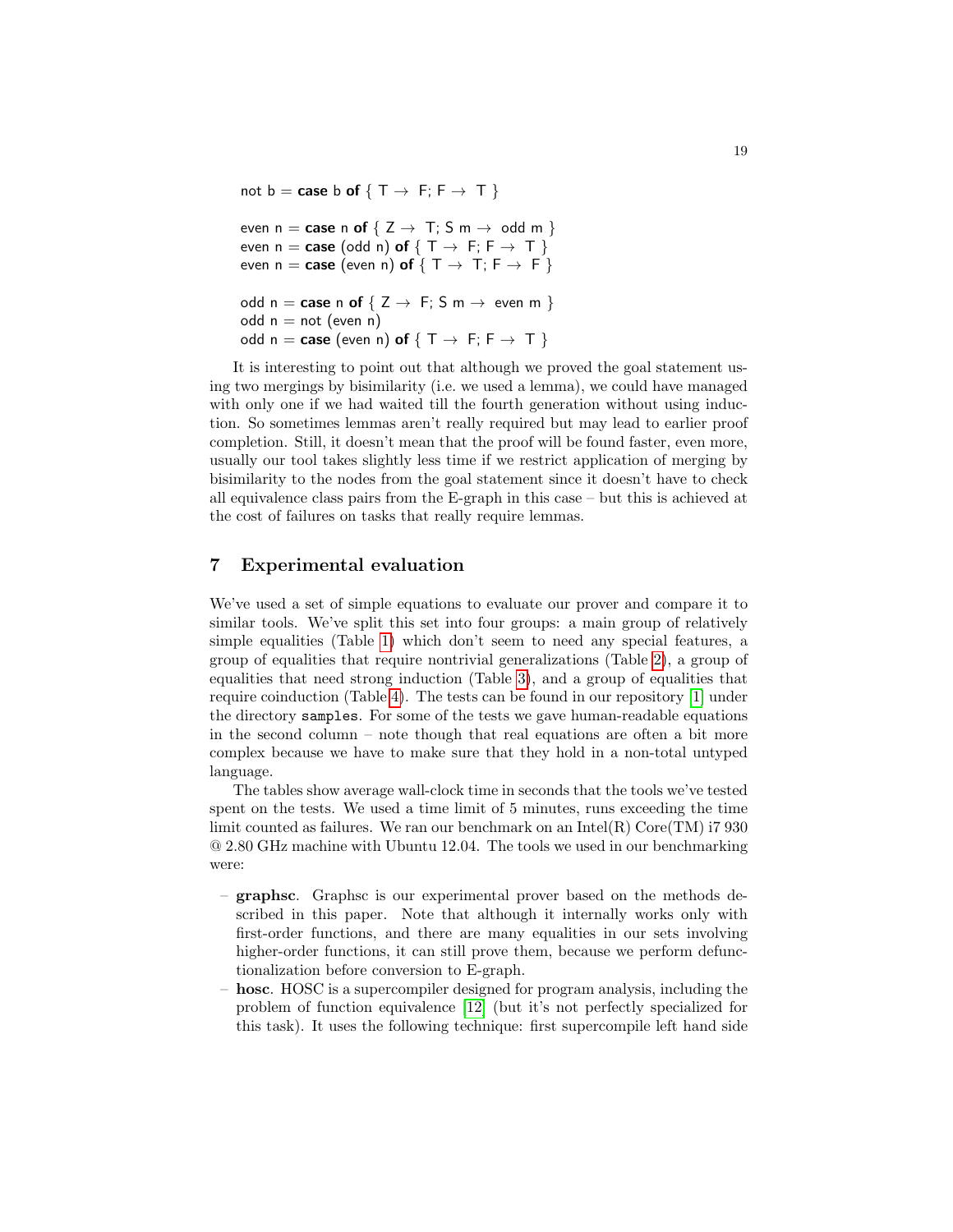and right hand side separately and then syntactically compare the residual programs  $[14, 17]$  $[14, 17]$ . The column labeled **hosc** (h) corresponds to the higherlevel version of HOSC [\[13,](#page-26-11) [15\]](#page-26-6). It can come up with lemmas necessary to prove the main goal and prove them using a single-level HOSC.

- zeno. Zeno [\[20\]](#page-26-4) is an inductive prover for Haskell. Internally it is quite similar to supercompilers. Zeno assumes totality, so it is not fair to compare tools that don't (our tool and HOSC) to pure Zeno, so we used a trick to encode programs operating on data with bottoms as total programs by adding additional bottom constructor to each data type. The results of Zeno on the adjusted samples are shown in the column zeno (p). The results of pure Zeno (assuming totality) are shown for reference in the column zeno (t).
- hipspec. HipSpec [\[5\]](#page-25-0) is an inductive prover for Haskell which can generate conjectures by testing (using QuickSpec [\[6\]](#page-26-12)), prove them using an SMTsolver, and then use them as lemmas to prove the goal and other conjectures. Like Zeno, HipSpec assumes totality, so we use the same transformation to model partiality. The results are shown in columns hipspec (p) and hipspec (t). Note also that the results of HipSpec are sensitive to the Arbitrary type class instances for data types. We generated these instances automatically and ran HipSpec with --quick-check-size=10 to maximize the number of tests passed given these instances. We also used the maximal induction depth of  $2(-d2)$  to make HipSpec pass two tests requiring strong induction.

Since the test set is not representative, it is useless to compare the tools by the number of test they pass. Moreover, the tools seem to fall into different niches. Still, some conclusions may be drawn from the results.

First of all, HipSpec is a very powerful tool, in total mode it proves most of the equalities from the main set (Table [1\)](#page-20-0) and all of the equalities that require complex generalizations (Table [2\)](#page-21-0). However, it is very slow on some tests. It is also much less powerful on tests adjusted with bottoms. Indeed, partial equalities are often a bit trickier to prove than their total counterparts. It is also possible that this particular approach of reducing a partial problem to a total one and then using a total prover is not very efficient.

Zeno and HOSC are very fast which seems to be due to their depth-first nature. Zeno is also quite powerful and can successfully compete with the slower HipSpec, especially in the partial case. HOSC fails many test from the main set presumably due to the fact that it is not specialized enough for the task of proving equivalences. For example, the equivalence idle-simple is much easier to prove when transforming both sides simultaneously. Also HOSC can't prove bool-eq and sadd-comm because they need the transformation (case-of-transpose) which supercompilers usually lack. Interestingly, higher-level HOSC does prove some additional equalities, but not in the case of tests that really need lemmas (except even-double-acc from Table [2\)](#page-21-0), which are the last four tests in the main set (they need lemmas in a sense that neither Graphsc, nor HipSpec can prove them without lemmas).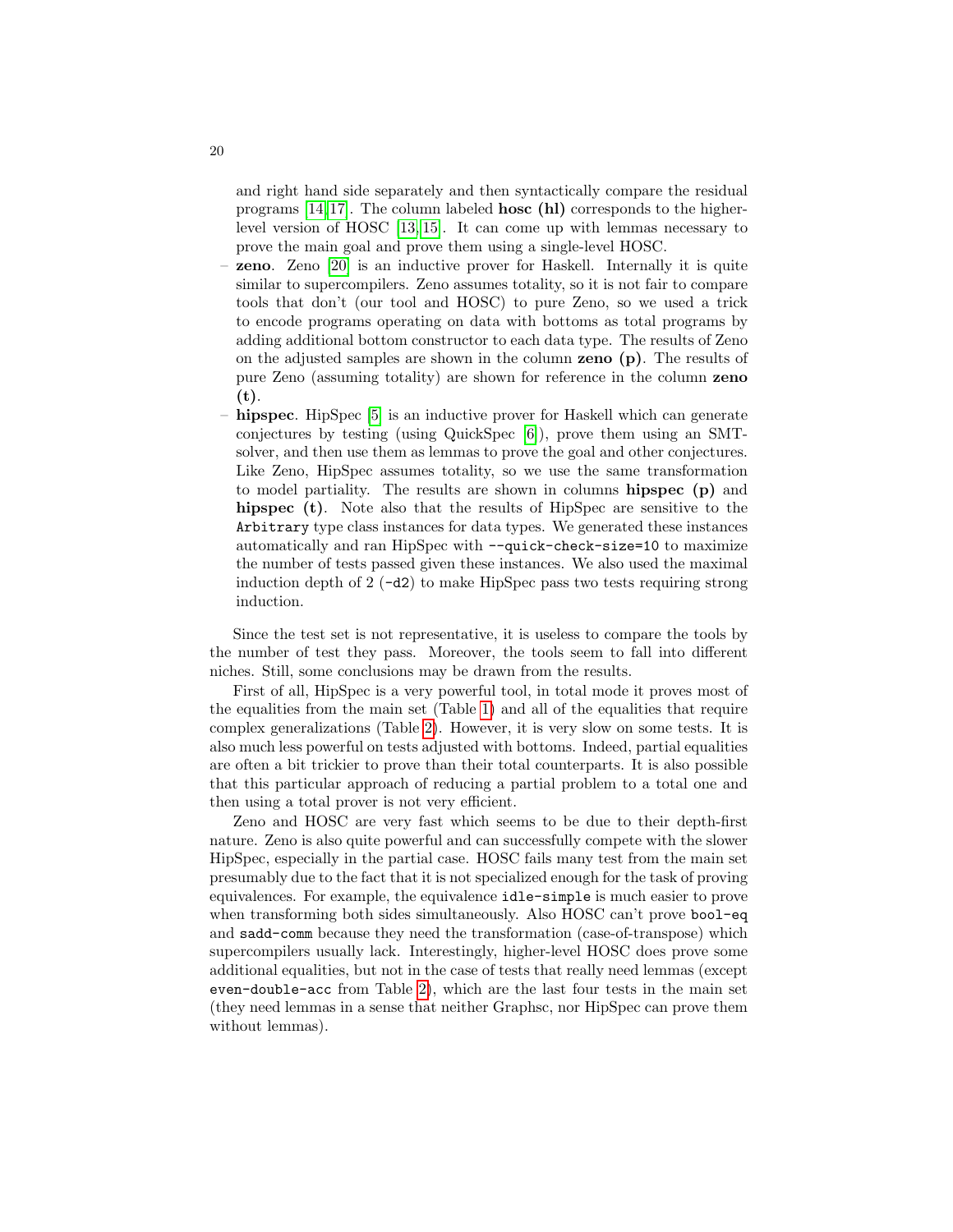<span id="page-20-0"></span>

| phsc<br>(h <sub>l</sub> )<br>(p)<br>(t)<br>spec<br>spec<br>(p)<br>(t)<br>8.8<br>0.9<br>add-assoc<br>$x + (y + z) = (x + y) + z$<br>1.6<br>0.5<br>0.6<br>0.3<br>0.3<br>0.6<br>$\overline{0.3}$<br>4.9<br>$\overline{3.2}$<br>append-assoc<br>$x + (y + z) =$<br>1.8<br>0.5<br>1.1<br>$(x + y) + z$<br>double-add<br>double $(x+y) =$<br>2.2<br>0.3<br>0.6<br>0.6<br>0.3<br>21.5<br>2.0<br>double $x +$ double y<br>even $(double x) = true$<br>even-double<br>0.6<br>0.6<br>0.3<br>82.5<br>1.7<br>0.3<br>97.9<br>$concat (concat xs) =$<br>ho/concat-concat<br>0.6<br>3.2<br>0.7<br>0.4<br>0.4<br>80.0<br>47.0<br>concat (map concat xs)<br>ho/filter-append<br>filter $p (xs ++ ys) =$<br>3.0<br>0.6<br>0.8<br>0.3<br>0.3<br>9.6<br>4.8<br>filter $p \times s$ + filter $p \times s$<br>map $f (xs + + ys) =$<br>2.1<br>0.6<br>0.7<br>0.3<br>0.3<br>9.8<br>4.5<br>ho/map-append<br>map $f$ xs $++$ map $f$ ys<br>map $(f g) x s =$<br>0.3<br>4.7<br>$ho/map$ -comp<br>3.4<br>0.6<br>0.6<br>0.3<br>4.7<br>$(map f . map g)$ xs<br>0.7<br>0.3<br>ho/map-concat<br>map f (concat $x$ ) =<br>2.8<br>0.6<br>0.3<br>91.4<br>47.9<br>concat (map (map $f(x)$ )<br>filter $p$ (map $f$ xs) =<br>$ho/map-filter$<br>$\overline{3.6}$<br>0.7<br>0.7<br>0.3<br>0.3<br>6.3<br>$\overline{5.8}$<br>map f (filter (p. f) xs)<br>$idNat$ ( $idNat$ x) = $idNat$ x<br>idnat-idemp<br>1.5<br>0.5<br>0.5<br>0.3<br>0.3<br>0.8<br>0.7<br>0.3<br>$take\text{-}drop$<br>drop n (take n $x$ ) = []<br>2.4<br>0.6<br>0.7<br>0.3<br>47.8<br>9.6<br>take (length $x$ ) $x = x$<br>take-length<br>2.3<br>0.6<br>0.6<br>0.3<br>0.3<br>6.8<br>7.9<br>length-concat<br>length (concat $x$ ) =<br>$\overline{0.8}$<br>$\overline{0.3}$<br>$\overline{0.3}$<br>8.5<br>2.8<br>0.7<br>fail<br>sum (map length $x$ )<br>take $n x + 1$ drop $n x = x$<br>append-take-drop<br>1.1<br>113.0<br>$3.6\,$<br>fail<br>0.5<br>0.3<br>11.9<br>deepseq $\times$ (deepseq $\times$ y) =<br>deepseq-idemp<br>fail<br>0.3<br>0.3<br>4.7<br>1.8<br>0.9<br>1.6<br>deepseq $\times$ y<br>deepseq $\times$ (S y) =<br>2.1<br>0.3<br>0.3<br>10.1<br>0.7<br>fail<br>0.7<br>$deepseq-s$<br>deepseq $\times$ (S (deepseq $\times$ y))<br>fail<br>11.6<br>0.8<br>0.3<br>0.4<br>176.2<br>30.4<br>mul-assoc<br>$(x * y) * z = x * (y * z)$<br>fail<br>151.8<br>mul-distrib<br>3.9<br>0.7<br>0.3<br>0.3<br>92.1<br>$(x*y) + (z*y) = (x + z)*y$<br>mul-double<br>$x * double y = double (x * y)$<br>5.1<br>0.6<br>fail<br>0.3<br>0.3<br>165.6<br>142.1<br>foldr f (foldr f a ys) $xs =$<br>$\overline{2.1}$<br>176.8<br>ho/fold-append<br>0.6<br>0.7<br>fail<br>0.3<br>4.6<br>foldr f a $(xs + ys)$<br>ho/church-id<br>unchurch (church $x$ ) = $x$<br>0.3<br>0.3<br>fail<br>6.1<br>0.6<br>0.6<br>fail<br>ho/church-pred<br>0.7<br>0.8<br>fail<br>fail<br>fail<br>fail<br>fail<br>ho/church-add<br>fail<br>0.7<br>0.7<br>0.3<br>0.3<br>fail<br>fail<br>idle-simple<br>$idle x = idle (idle x)$<br>0.3<br>0.3<br>0.7<br>1.4<br>fail<br>0.8<br>fail<br>1.3<br>fail<br>fail<br>0.3<br>0.3<br>1.1<br>0.8<br>bool-eq<br>sadd-comm<br>$\overline{2.1}$<br>fail<br>fail<br>$\overline{0.3}$<br>$\overline{0.3}$<br>$\overline{3.3}$<br>16.7<br>ho/filter-idemp<br>filter p (filter $p \times s$ ) =<br>fail<br>fail<br>0.3<br>0.3<br>1.3<br>0.9<br>fail<br>filter p xs<br>even-slow-fast<br>even $x =$ evenSlow x<br>fail<br>1.8<br>fail<br>fail<br>fail<br>2.6<br>1.1<br>$\overline{3.9}$<br>fail<br>fail<br>even $\times$   <br>$odd x = true$<br>fail<br>0.3<br>128.9<br>1.0<br>fail<br>fail<br>0.3<br>1.6<br>0.3<br>2.4<br>0.8<br>0.3<br>0.7<br>idle<br>idle $x =$ deepseq $x 0$<br>1.5<br>fail<br>fail<br>0.3<br>1.8<br>quad-idle<br>fail<br>fail<br>0.3<br>0.3<br>0.7<br>1.9<br>fail<br>1.7<br>$exp{-i dle}$<br>$\overline{3.4}$<br>fail<br>$\overline{0.3}$<br>fail<br>fail<br>fail | $\overline{\text{Name}}$ | Description | $gra-$ | hosc | hosc | zeno | zeno | hip- | hip- |
|--------------------------------------------------------------------------------------------------------------------------------------------------------------------------------------------------------------------------------------------------------------------------------------------------------------------------------------------------------------------------------------------------------------------------------------------------------------------------------------------------------------------------------------------------------------------------------------------------------------------------------------------------------------------------------------------------------------------------------------------------------------------------------------------------------------------------------------------------------------------------------------------------------------------------------------------------------------------------------------------------------------------------------------------------------------------------------------------------------------------------------------------------------------------------------------------------------------------------------------------------------------------------------------------------------------------------------------------------------------------------------------------------------------------------------------------------------------------------------------------------------------------------------------------------------------------------------------------------------------------------------------------------------------------------------------------------------------------------------------------------------------------------------------------------------------------------------------------------------------------------------------------------------------------------------------------------------------------------------------------------------------------------------------------------------------------------------------------------------------------------------------------------------------------------------------------------------------------------------------------------------------------------------------------------------------------------------------------------------------------------------------------------------------------------------------------------------------------------------------------------------------------------------------------------------------------------------------------------------------------------------------------------------------------------------------------------------------------------------------------------------------------------------------------------------------------------------------------------------------------------------------------------------------------------------------------------------------------------------------------------------------------------------------------------------------------------------------------------------------------------------------------------------------------------------------------------------------------------------------------------------------------------------------------------------------------------------------------------------------------------------------------------------------------------------------------------------------------------------------------------------------------------------------------------------------------------------------------------------------------------------------------------------------------------------------------------------------------------------------------------------------------------------------------------------------------------|--------------------------|-------------|--------|------|------|------|------|------|------|
|                                                                                                                                                                                                                                                                                                                                                                                                                                                                                                                                                                                                                                                                                                                                                                                                                                                                                                                                                                                                                                                                                                                                                                                                                                                                                                                                                                                                                                                                                                                                                                                                                                                                                                                                                                                                                                                                                                                                                                                                                                                                                                                                                                                                                                                                                                                                                                                                                                                                                                                                                                                                                                                                                                                                                                                                                                                                                                                                                                                                                                                                                                                                                                                                                                                                                                                                                                                                                                                                                                                                                                                                                                                                                                                                                                                                                          |                          |             |        |      |      |      |      |      |      |
|                                                                                                                                                                                                                                                                                                                                                                                                                                                                                                                                                                                                                                                                                                                                                                                                                                                                                                                                                                                                                                                                                                                                                                                                                                                                                                                                                                                                                                                                                                                                                                                                                                                                                                                                                                                                                                                                                                                                                                                                                                                                                                                                                                                                                                                                                                                                                                                                                                                                                                                                                                                                                                                                                                                                                                                                                                                                                                                                                                                                                                                                                                                                                                                                                                                                                                                                                                                                                                                                                                                                                                                                                                                                                                                                                                                                                          |                          |             |        |      |      |      |      |      |      |
|                                                                                                                                                                                                                                                                                                                                                                                                                                                                                                                                                                                                                                                                                                                                                                                                                                                                                                                                                                                                                                                                                                                                                                                                                                                                                                                                                                                                                                                                                                                                                                                                                                                                                                                                                                                                                                                                                                                                                                                                                                                                                                                                                                                                                                                                                                                                                                                                                                                                                                                                                                                                                                                                                                                                                                                                                                                                                                                                                                                                                                                                                                                                                                                                                                                                                                                                                                                                                                                                                                                                                                                                                                                                                                                                                                                                                          |                          |             |        |      |      |      |      |      |      |
|                                                                                                                                                                                                                                                                                                                                                                                                                                                                                                                                                                                                                                                                                                                                                                                                                                                                                                                                                                                                                                                                                                                                                                                                                                                                                                                                                                                                                                                                                                                                                                                                                                                                                                                                                                                                                                                                                                                                                                                                                                                                                                                                                                                                                                                                                                                                                                                                                                                                                                                                                                                                                                                                                                                                                                                                                                                                                                                                                                                                                                                                                                                                                                                                                                                                                                                                                                                                                                                                                                                                                                                                                                                                                                                                                                                                                          |                          |             |        |      |      |      |      |      |      |
|                                                                                                                                                                                                                                                                                                                                                                                                                                                                                                                                                                                                                                                                                                                                                                                                                                                                                                                                                                                                                                                                                                                                                                                                                                                                                                                                                                                                                                                                                                                                                                                                                                                                                                                                                                                                                                                                                                                                                                                                                                                                                                                                                                                                                                                                                                                                                                                                                                                                                                                                                                                                                                                                                                                                                                                                                                                                                                                                                                                                                                                                                                                                                                                                                                                                                                                                                                                                                                                                                                                                                                                                                                                                                                                                                                                                                          |                          |             |        |      |      |      |      |      |      |
|                                                                                                                                                                                                                                                                                                                                                                                                                                                                                                                                                                                                                                                                                                                                                                                                                                                                                                                                                                                                                                                                                                                                                                                                                                                                                                                                                                                                                                                                                                                                                                                                                                                                                                                                                                                                                                                                                                                                                                                                                                                                                                                                                                                                                                                                                                                                                                                                                                                                                                                                                                                                                                                                                                                                                                                                                                                                                                                                                                                                                                                                                                                                                                                                                                                                                                                                                                                                                                                                                                                                                                                                                                                                                                                                                                                                                          |                          |             |        |      |      |      |      |      |      |
|                                                                                                                                                                                                                                                                                                                                                                                                                                                                                                                                                                                                                                                                                                                                                                                                                                                                                                                                                                                                                                                                                                                                                                                                                                                                                                                                                                                                                                                                                                                                                                                                                                                                                                                                                                                                                                                                                                                                                                                                                                                                                                                                                                                                                                                                                                                                                                                                                                                                                                                                                                                                                                                                                                                                                                                                                                                                                                                                                                                                                                                                                                                                                                                                                                                                                                                                                                                                                                                                                                                                                                                                                                                                                                                                                                                                                          |                          |             |        |      |      |      |      |      |      |
|                                                                                                                                                                                                                                                                                                                                                                                                                                                                                                                                                                                                                                                                                                                                                                                                                                                                                                                                                                                                                                                                                                                                                                                                                                                                                                                                                                                                                                                                                                                                                                                                                                                                                                                                                                                                                                                                                                                                                                                                                                                                                                                                                                                                                                                                                                                                                                                                                                                                                                                                                                                                                                                                                                                                                                                                                                                                                                                                                                                                                                                                                                                                                                                                                                                                                                                                                                                                                                                                                                                                                                                                                                                                                                                                                                                                                          |                          |             |        |      |      |      |      |      |      |
|                                                                                                                                                                                                                                                                                                                                                                                                                                                                                                                                                                                                                                                                                                                                                                                                                                                                                                                                                                                                                                                                                                                                                                                                                                                                                                                                                                                                                                                                                                                                                                                                                                                                                                                                                                                                                                                                                                                                                                                                                                                                                                                                                                                                                                                                                                                                                                                                                                                                                                                                                                                                                                                                                                                                                                                                                                                                                                                                                                                                                                                                                                                                                                                                                                                                                                                                                                                                                                                                                                                                                                                                                                                                                                                                                                                                                          |                          |             |        |      |      |      |      |      |      |
|                                                                                                                                                                                                                                                                                                                                                                                                                                                                                                                                                                                                                                                                                                                                                                                                                                                                                                                                                                                                                                                                                                                                                                                                                                                                                                                                                                                                                                                                                                                                                                                                                                                                                                                                                                                                                                                                                                                                                                                                                                                                                                                                                                                                                                                                                                                                                                                                                                                                                                                                                                                                                                                                                                                                                                                                                                                                                                                                                                                                                                                                                                                                                                                                                                                                                                                                                                                                                                                                                                                                                                                                                                                                                                                                                                                                                          |                          |             |        |      |      |      |      |      |      |
|                                                                                                                                                                                                                                                                                                                                                                                                                                                                                                                                                                                                                                                                                                                                                                                                                                                                                                                                                                                                                                                                                                                                                                                                                                                                                                                                                                                                                                                                                                                                                                                                                                                                                                                                                                                                                                                                                                                                                                                                                                                                                                                                                                                                                                                                                                                                                                                                                                                                                                                                                                                                                                                                                                                                                                                                                                                                                                                                                                                                                                                                                                                                                                                                                                                                                                                                                                                                                                                                                                                                                                                                                                                                                                                                                                                                                          |                          |             |        |      |      |      |      |      |      |
|                                                                                                                                                                                                                                                                                                                                                                                                                                                                                                                                                                                                                                                                                                                                                                                                                                                                                                                                                                                                                                                                                                                                                                                                                                                                                                                                                                                                                                                                                                                                                                                                                                                                                                                                                                                                                                                                                                                                                                                                                                                                                                                                                                                                                                                                                                                                                                                                                                                                                                                                                                                                                                                                                                                                                                                                                                                                                                                                                                                                                                                                                                                                                                                                                                                                                                                                                                                                                                                                                                                                                                                                                                                                                                                                                                                                                          |                          |             |        |      |      |      |      |      |      |
|                                                                                                                                                                                                                                                                                                                                                                                                                                                                                                                                                                                                                                                                                                                                                                                                                                                                                                                                                                                                                                                                                                                                                                                                                                                                                                                                                                                                                                                                                                                                                                                                                                                                                                                                                                                                                                                                                                                                                                                                                                                                                                                                                                                                                                                                                                                                                                                                                                                                                                                                                                                                                                                                                                                                                                                                                                                                                                                                                                                                                                                                                                                                                                                                                                                                                                                                                                                                                                                                                                                                                                                                                                                                                                                                                                                                                          |                          |             |        |      |      |      |      |      |      |
|                                                                                                                                                                                                                                                                                                                                                                                                                                                                                                                                                                                                                                                                                                                                                                                                                                                                                                                                                                                                                                                                                                                                                                                                                                                                                                                                                                                                                                                                                                                                                                                                                                                                                                                                                                                                                                                                                                                                                                                                                                                                                                                                                                                                                                                                                                                                                                                                                                                                                                                                                                                                                                                                                                                                                                                                                                                                                                                                                                                                                                                                                                                                                                                                                                                                                                                                                                                                                                                                                                                                                                                                                                                                                                                                                                                                                          |                          |             |        |      |      |      |      |      |      |
|                                                                                                                                                                                                                                                                                                                                                                                                                                                                                                                                                                                                                                                                                                                                                                                                                                                                                                                                                                                                                                                                                                                                                                                                                                                                                                                                                                                                                                                                                                                                                                                                                                                                                                                                                                                                                                                                                                                                                                                                                                                                                                                                                                                                                                                                                                                                                                                                                                                                                                                                                                                                                                                                                                                                                                                                                                                                                                                                                                                                                                                                                                                                                                                                                                                                                                                                                                                                                                                                                                                                                                                                                                                                                                                                                                                                                          |                          |             |        |      |      |      |      |      |      |
|                                                                                                                                                                                                                                                                                                                                                                                                                                                                                                                                                                                                                                                                                                                                                                                                                                                                                                                                                                                                                                                                                                                                                                                                                                                                                                                                                                                                                                                                                                                                                                                                                                                                                                                                                                                                                                                                                                                                                                                                                                                                                                                                                                                                                                                                                                                                                                                                                                                                                                                                                                                                                                                                                                                                                                                                                                                                                                                                                                                                                                                                                                                                                                                                                                                                                                                                                                                                                                                                                                                                                                                                                                                                                                                                                                                                                          |                          |             |        |      |      |      |      |      |      |
|                                                                                                                                                                                                                                                                                                                                                                                                                                                                                                                                                                                                                                                                                                                                                                                                                                                                                                                                                                                                                                                                                                                                                                                                                                                                                                                                                                                                                                                                                                                                                                                                                                                                                                                                                                                                                                                                                                                                                                                                                                                                                                                                                                                                                                                                                                                                                                                                                                                                                                                                                                                                                                                                                                                                                                                                                                                                                                                                                                                                                                                                                                                                                                                                                                                                                                                                                                                                                                                                                                                                                                                                                                                                                                                                                                                                                          |                          |             |        |      |      |      |      |      |      |
|                                                                                                                                                                                                                                                                                                                                                                                                                                                                                                                                                                                                                                                                                                                                                                                                                                                                                                                                                                                                                                                                                                                                                                                                                                                                                                                                                                                                                                                                                                                                                                                                                                                                                                                                                                                                                                                                                                                                                                                                                                                                                                                                                                                                                                                                                                                                                                                                                                                                                                                                                                                                                                                                                                                                                                                                                                                                                                                                                                                                                                                                                                                                                                                                                                                                                                                                                                                                                                                                                                                                                                                                                                                                                                                                                                                                                          |                          |             |        |      |      |      |      |      |      |
|                                                                                                                                                                                                                                                                                                                                                                                                                                                                                                                                                                                                                                                                                                                                                                                                                                                                                                                                                                                                                                                                                                                                                                                                                                                                                                                                                                                                                                                                                                                                                                                                                                                                                                                                                                                                                                                                                                                                                                                                                                                                                                                                                                                                                                                                                                                                                                                                                                                                                                                                                                                                                                                                                                                                                                                                                                                                                                                                                                                                                                                                                                                                                                                                                                                                                                                                                                                                                                                                                                                                                                                                                                                                                                                                                                                                                          |                          |             |        |      |      |      |      |      |      |
|                                                                                                                                                                                                                                                                                                                                                                                                                                                                                                                                                                                                                                                                                                                                                                                                                                                                                                                                                                                                                                                                                                                                                                                                                                                                                                                                                                                                                                                                                                                                                                                                                                                                                                                                                                                                                                                                                                                                                                                                                                                                                                                                                                                                                                                                                                                                                                                                                                                                                                                                                                                                                                                                                                                                                                                                                                                                                                                                                                                                                                                                                                                                                                                                                                                                                                                                                                                                                                                                                                                                                                                                                                                                                                                                                                                                                          |                          |             |        |      |      |      |      |      |      |
|                                                                                                                                                                                                                                                                                                                                                                                                                                                                                                                                                                                                                                                                                                                                                                                                                                                                                                                                                                                                                                                                                                                                                                                                                                                                                                                                                                                                                                                                                                                                                                                                                                                                                                                                                                                                                                                                                                                                                                                                                                                                                                                                                                                                                                                                                                                                                                                                                                                                                                                                                                                                                                                                                                                                                                                                                                                                                                                                                                                                                                                                                                                                                                                                                                                                                                                                                                                                                                                                                                                                                                                                                                                                                                                                                                                                                          |                          |             |        |      |      |      |      |      |      |
|                                                                                                                                                                                                                                                                                                                                                                                                                                                                                                                                                                                                                                                                                                                                                                                                                                                                                                                                                                                                                                                                                                                                                                                                                                                                                                                                                                                                                                                                                                                                                                                                                                                                                                                                                                                                                                                                                                                                                                                                                                                                                                                                                                                                                                                                                                                                                                                                                                                                                                                                                                                                                                                                                                                                                                                                                                                                                                                                                                                                                                                                                                                                                                                                                                                                                                                                                                                                                                                                                                                                                                                                                                                                                                                                                                                                                          |                          |             |        |      |      |      |      |      |      |
|                                                                                                                                                                                                                                                                                                                                                                                                                                                                                                                                                                                                                                                                                                                                                                                                                                                                                                                                                                                                                                                                                                                                                                                                                                                                                                                                                                                                                                                                                                                                                                                                                                                                                                                                                                                                                                                                                                                                                                                                                                                                                                                                                                                                                                                                                                                                                                                                                                                                                                                                                                                                                                                                                                                                                                                                                                                                                                                                                                                                                                                                                                                                                                                                                                                                                                                                                                                                                                                                                                                                                                                                                                                                                                                                                                                                                          |                          |             |        |      |      |      |      |      |      |
|                                                                                                                                                                                                                                                                                                                                                                                                                                                                                                                                                                                                                                                                                                                                                                                                                                                                                                                                                                                                                                                                                                                                                                                                                                                                                                                                                                                                                                                                                                                                                                                                                                                                                                                                                                                                                                                                                                                                                                                                                                                                                                                                                                                                                                                                                                                                                                                                                                                                                                                                                                                                                                                                                                                                                                                                                                                                                                                                                                                                                                                                                                                                                                                                                                                                                                                                                                                                                                                                                                                                                                                                                                                                                                                                                                                                                          |                          |             |        |      |      |      |      |      |      |
|                                                                                                                                                                                                                                                                                                                                                                                                                                                                                                                                                                                                                                                                                                                                                                                                                                                                                                                                                                                                                                                                                                                                                                                                                                                                                                                                                                                                                                                                                                                                                                                                                                                                                                                                                                                                                                                                                                                                                                                                                                                                                                                                                                                                                                                                                                                                                                                                                                                                                                                                                                                                                                                                                                                                                                                                                                                                                                                                                                                                                                                                                                                                                                                                                                                                                                                                                                                                                                                                                                                                                                                                                                                                                                                                                                                                                          |                          |             |        |      |      |      |      |      |      |
|                                                                                                                                                                                                                                                                                                                                                                                                                                                                                                                                                                                                                                                                                                                                                                                                                                                                                                                                                                                                                                                                                                                                                                                                                                                                                                                                                                                                                                                                                                                                                                                                                                                                                                                                                                                                                                                                                                                                                                                                                                                                                                                                                                                                                                                                                                                                                                                                                                                                                                                                                                                                                                                                                                                                                                                                                                                                                                                                                                                                                                                                                                                                                                                                                                                                                                                                                                                                                                                                                                                                                                                                                                                                                                                                                                                                                          |                          |             |        |      |      |      |      |      |      |
|                                                                                                                                                                                                                                                                                                                                                                                                                                                                                                                                                                                                                                                                                                                                                                                                                                                                                                                                                                                                                                                                                                                                                                                                                                                                                                                                                                                                                                                                                                                                                                                                                                                                                                                                                                                                                                                                                                                                                                                                                                                                                                                                                                                                                                                                                                                                                                                                                                                                                                                                                                                                                                                                                                                                                                                                                                                                                                                                                                                                                                                                                                                                                                                                                                                                                                                                                                                                                                                                                                                                                                                                                                                                                                                                                                                                                          |                          |             |        |      |      |      |      |      |      |
|                                                                                                                                                                                                                                                                                                                                                                                                                                                                                                                                                                                                                                                                                                                                                                                                                                                                                                                                                                                                                                                                                                                                                                                                                                                                                                                                                                                                                                                                                                                                                                                                                                                                                                                                                                                                                                                                                                                                                                                                                                                                                                                                                                                                                                                                                                                                                                                                                                                                                                                                                                                                                                                                                                                                                                                                                                                                                                                                                                                                                                                                                                                                                                                                                                                                                                                                                                                                                                                                                                                                                                                                                                                                                                                                                                                                                          |                          |             |        |      |      |      |      |      |      |
|                                                                                                                                                                                                                                                                                                                                                                                                                                                                                                                                                                                                                                                                                                                                                                                                                                                                                                                                                                                                                                                                                                                                                                                                                                                                                                                                                                                                                                                                                                                                                                                                                                                                                                                                                                                                                                                                                                                                                                                                                                                                                                                                                                                                                                                                                                                                                                                                                                                                                                                                                                                                                                                                                                                                                                                                                                                                                                                                                                                                                                                                                                                                                                                                                                                                                                                                                                                                                                                                                                                                                                                                                                                                                                                                                                                                                          |                          |             |        |      |      |      |      |      |      |
|                                                                                                                                                                                                                                                                                                                                                                                                                                                                                                                                                                                                                                                                                                                                                                                                                                                                                                                                                                                                                                                                                                                                                                                                                                                                                                                                                                                                                                                                                                                                                                                                                                                                                                                                                                                                                                                                                                                                                                                                                                                                                                                                                                                                                                                                                                                                                                                                                                                                                                                                                                                                                                                                                                                                                                                                                                                                                                                                                                                                                                                                                                                                                                                                                                                                                                                                                                                                                                                                                                                                                                                                                                                                                                                                                                                                                          |                          |             |        |      |      |      |      |      |      |
|                                                                                                                                                                                                                                                                                                                                                                                                                                                                                                                                                                                                                                                                                                                                                                                                                                                                                                                                                                                                                                                                                                                                                                                                                                                                                                                                                                                                                                                                                                                                                                                                                                                                                                                                                                                                                                                                                                                                                                                                                                                                                                                                                                                                                                                                                                                                                                                                                                                                                                                                                                                                                                                                                                                                                                                                                                                                                                                                                                                                                                                                                                                                                                                                                                                                                                                                                                                                                                                                                                                                                                                                                                                                                                                                                                                                                          |                          |             |        |      |      |      |      |      |      |
|                                                                                                                                                                                                                                                                                                                                                                                                                                                                                                                                                                                                                                                                                                                                                                                                                                                                                                                                                                                                                                                                                                                                                                                                                                                                                                                                                                                                                                                                                                                                                                                                                                                                                                                                                                                                                                                                                                                                                                                                                                                                                                                                                                                                                                                                                                                                                                                                                                                                                                                                                                                                                                                                                                                                                                                                                                                                                                                                                                                                                                                                                                                                                                                                                                                                                                                                                                                                                                                                                                                                                                                                                                                                                                                                                                                                                          |                          |             |        |      |      |      |      |      |      |
|                                                                                                                                                                                                                                                                                                                                                                                                                                                                                                                                                                                                                                                                                                                                                                                                                                                                                                                                                                                                                                                                                                                                                                                                                                                                                                                                                                                                                                                                                                                                                                                                                                                                                                                                                                                                                                                                                                                                                                                                                                                                                                                                                                                                                                                                                                                                                                                                                                                                                                                                                                                                                                                                                                                                                                                                                                                                                                                                                                                                                                                                                                                                                                                                                                                                                                                                                                                                                                                                                                                                                                                                                                                                                                                                                                                                                          |                          |             |        |      |      |      |      |      |      |
|                                                                                                                                                                                                                                                                                                                                                                                                                                                                                                                                                                                                                                                                                                                                                                                                                                                                                                                                                                                                                                                                                                                                                                                                                                                                                                                                                                                                                                                                                                                                                                                                                                                                                                                                                                                                                                                                                                                                                                                                                                                                                                                                                                                                                                                                                                                                                                                                                                                                                                                                                                                                                                                                                                                                                                                                                                                                                                                                                                                                                                                                                                                                                                                                                                                                                                                                                                                                                                                                                                                                                                                                                                                                                                                                                                                                                          |                          |             |        |      |      |      |      |      |      |
|                                                                                                                                                                                                                                                                                                                                                                                                                                                                                                                                                                                                                                                                                                                                                                                                                                                                                                                                                                                                                                                                                                                                                                                                                                                                                                                                                                                                                                                                                                                                                                                                                                                                                                                                                                                                                                                                                                                                                                                                                                                                                                                                                                                                                                                                                                                                                                                                                                                                                                                                                                                                                                                                                                                                                                                                                                                                                                                                                                                                                                                                                                                                                                                                                                                                                                                                                                                                                                                                                                                                                                                                                                                                                                                                                                                                                          |                          |             |        |      |      |      |      |      |      |
|                                                                                                                                                                                                                                                                                                                                                                                                                                                                                                                                                                                                                                                                                                                                                                                                                                                                                                                                                                                                                                                                                                                                                                                                                                                                                                                                                                                                                                                                                                                                                                                                                                                                                                                                                                                                                                                                                                                                                                                                                                                                                                                                                                                                                                                                                                                                                                                                                                                                                                                                                                                                                                                                                                                                                                                                                                                                                                                                                                                                                                                                                                                                                                                                                                                                                                                                                                                                                                                                                                                                                                                                                                                                                                                                                                                                                          |                          |             |        |      |      |      |      |      |      |
|                                                                                                                                                                                                                                                                                                                                                                                                                                                                                                                                                                                                                                                                                                                                                                                                                                                                                                                                                                                                                                                                                                                                                                                                                                                                                                                                                                                                                                                                                                                                                                                                                                                                                                                                                                                                                                                                                                                                                                                                                                                                                                                                                                                                                                                                                                                                                                                                                                                                                                                                                                                                                                                                                                                                                                                                                                                                                                                                                                                                                                                                                                                                                                                                                                                                                                                                                                                                                                                                                                                                                                                                                                                                                                                                                                                                                          |                          |             |        |      |      |      |      |      |      |
|                                                                                                                                                                                                                                                                                                                                                                                                                                                                                                                                                                                                                                                                                                                                                                                                                                                                                                                                                                                                                                                                                                                                                                                                                                                                                                                                                                                                                                                                                                                                                                                                                                                                                                                                                                                                                                                                                                                                                                                                                                                                                                                                                                                                                                                                                                                                                                                                                                                                                                                                                                                                                                                                                                                                                                                                                                                                                                                                                                                                                                                                                                                                                                                                                                                                                                                                                                                                                                                                                                                                                                                                                                                                                                                                                                                                                          |                          |             |        |      |      |      |      |      |      |
|                                                                                                                                                                                                                                                                                                                                                                                                                                                                                                                                                                                                                                                                                                                                                                                                                                                                                                                                                                                                                                                                                                                                                                                                                                                                                                                                                                                                                                                                                                                                                                                                                                                                                                                                                                                                                                                                                                                                                                                                                                                                                                                                                                                                                                                                                                                                                                                                                                                                                                                                                                                                                                                                                                                                                                                                                                                                                                                                                                                                                                                                                                                                                                                                                                                                                                                                                                                                                                                                                                                                                                                                                                                                                                                                                                                                                          |                          |             |        |      |      |      |      |      |      |
|                                                                                                                                                                                                                                                                                                                                                                                                                                                                                                                                                                                                                                                                                                                                                                                                                                                                                                                                                                                                                                                                                                                                                                                                                                                                                                                                                                                                                                                                                                                                                                                                                                                                                                                                                                                                                                                                                                                                                                                                                                                                                                                                                                                                                                                                                                                                                                                                                                                                                                                                                                                                                                                                                                                                                                                                                                                                                                                                                                                                                                                                                                                                                                                                                                                                                                                                                                                                                                                                                                                                                                                                                                                                                                                                                                                                                          |                          |             |        |      |      |      |      |      |      |
|                                                                                                                                                                                                                                                                                                                                                                                                                                                                                                                                                                                                                                                                                                                                                                                                                                                                                                                                                                                                                                                                                                                                                                                                                                                                                                                                                                                                                                                                                                                                                                                                                                                                                                                                                                                                                                                                                                                                                                                                                                                                                                                                                                                                                                                                                                                                                                                                                                                                                                                                                                                                                                                                                                                                                                                                                                                                                                                                                                                                                                                                                                                                                                                                                                                                                                                                                                                                                                                                                                                                                                                                                                                                                                                                                                                                                          |                          |             |        |      |      |      |      |      |      |
|                                                                                                                                                                                                                                                                                                                                                                                                                                                                                                                                                                                                                                                                                                                                                                                                                                                                                                                                                                                                                                                                                                                                                                                                                                                                                                                                                                                                                                                                                                                                                                                                                                                                                                                                                                                                                                                                                                                                                                                                                                                                                                                                                                                                                                                                                                                                                                                                                                                                                                                                                                                                                                                                                                                                                                                                                                                                                                                                                                                                                                                                                                                                                                                                                                                                                                                                                                                                                                                                                                                                                                                                                                                                                                                                                                                                                          | or-even-odd              |             |        |      |      |      |      |      |      |
|                                                                                                                                                                                                                                                                                                                                                                                                                                                                                                                                                                                                                                                                                                                                                                                                                                                                                                                                                                                                                                                                                                                                                                                                                                                                                                                                                                                                                                                                                                                                                                                                                                                                                                                                                                                                                                                                                                                                                                                                                                                                                                                                                                                                                                                                                                                                                                                                                                                                                                                                                                                                                                                                                                                                                                                                                                                                                                                                                                                                                                                                                                                                                                                                                                                                                                                                                                                                                                                                                                                                                                                                                                                                                                                                                                                                                          | dummy                    |             |        |      |      |      |      |      |      |
|                                                                                                                                                                                                                                                                                                                                                                                                                                                                                                                                                                                                                                                                                                                                                                                                                                                                                                                                                                                                                                                                                                                                                                                                                                                                                                                                                                                                                                                                                                                                                                                                                                                                                                                                                                                                                                                                                                                                                                                                                                                                                                                                                                                                                                                                                                                                                                                                                                                                                                                                                                                                                                                                                                                                                                                                                                                                                                                                                                                                                                                                                                                                                                                                                                                                                                                                                                                                                                                                                                                                                                                                                                                                                                                                                                                                                          |                          |             |        |      |      |      |      |      |      |
|                                                                                                                                                                                                                                                                                                                                                                                                                                                                                                                                                                                                                                                                                                                                                                                                                                                                                                                                                                                                                                                                                                                                                                                                                                                                                                                                                                                                                                                                                                                                                                                                                                                                                                                                                                                                                                                                                                                                                                                                                                                                                                                                                                                                                                                                                                                                                                                                                                                                                                                                                                                                                                                                                                                                                                                                                                                                                                                                                                                                                                                                                                                                                                                                                                                                                                                                                                                                                                                                                                                                                                                                                                                                                                                                                                                                                          |                          |             |        |      |      |      |      |      |      |
|                                                                                                                                                                                                                                                                                                                                                                                                                                                                                                                                                                                                                                                                                                                                                                                                                                                                                                                                                                                                                                                                                                                                                                                                                                                                                                                                                                                                                                                                                                                                                                                                                                                                                                                                                                                                                                                                                                                                                                                                                                                                                                                                                                                                                                                                                                                                                                                                                                                                                                                                                                                                                                                                                                                                                                                                                                                                                                                                                                                                                                                                                                                                                                                                                                                                                                                                                                                                                                                                                                                                                                                                                                                                                                                                                                                                                          |                          |             |        |      |      |      |      |      |      |

Table 1: Comparison of different tools on the main test subset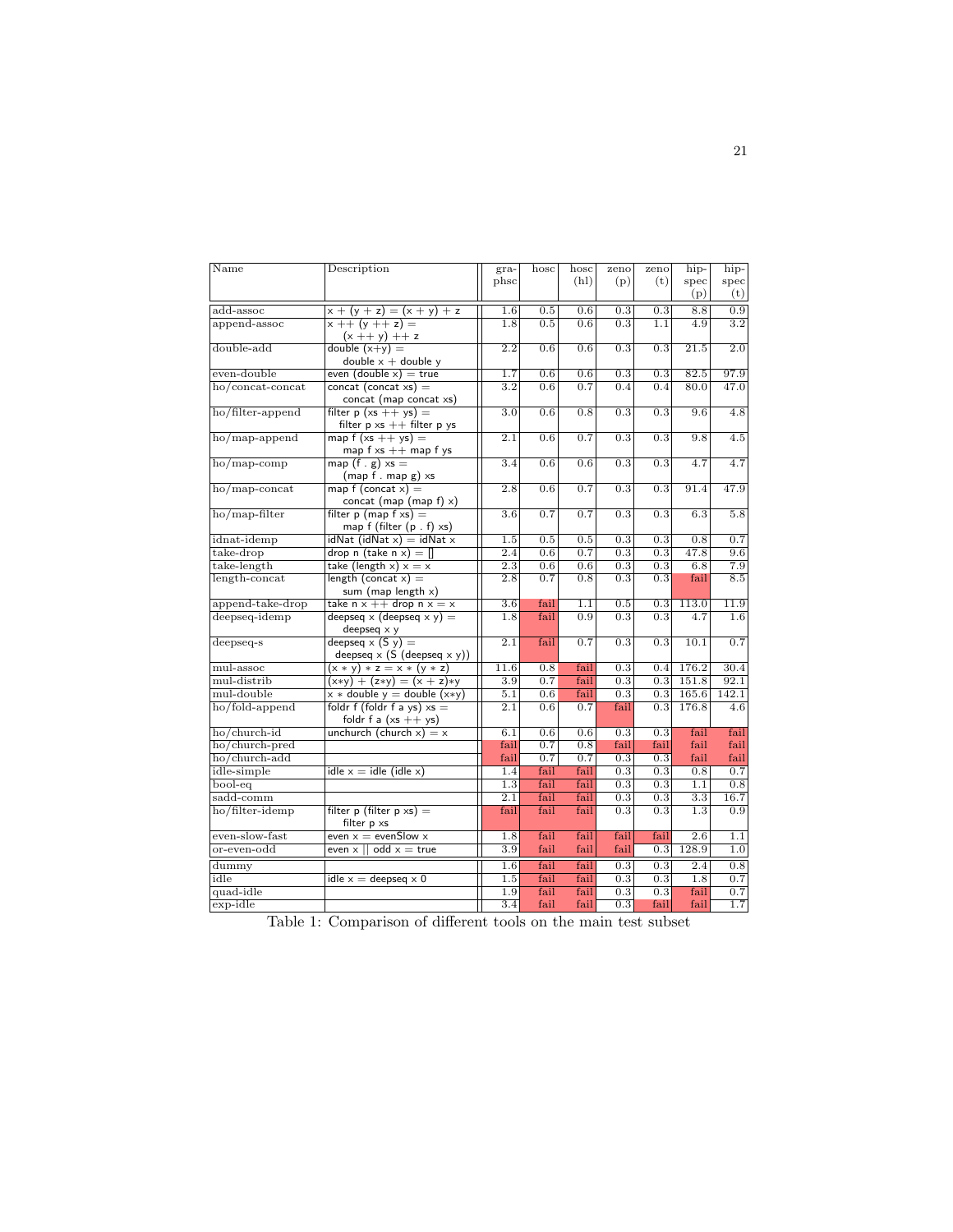Our tool, Graphsc, seems to be in the middle: it's slower than HOSC and Zeno (and it should be since it's breadth-first in nature) but rarely needs more than 10 seconds. It's interesting to analyze the failures of our tool. It fails three tests from the main set. The tests ho/church-pred and ho/church-add need deeper driving, our tool can pass them in the experimental supercompilation mode which change the order of transformation to resemble that of traditional supercompilers. Unfortunately, this mode is quite slow and leads to many other failures when enabled by default. The test ho/filter-idemp is interesting: it needs more information to be propagated, namely that the expression p x evaluates to True. Since this expression is not a variable, we don't propagate this information (and neither does HOSC, however there is an experimental mode for HOSC that does this and helps pass this test).

<span id="page-21-0"></span>

| Name               | Description                        | $gra-$ | hosc | hoscl | zeno | zeno | hip-  | hip-           |
|--------------------|------------------------------------|--------|------|-------|------|------|-------|----------------|
|                    |                                    | phsc   |      | (hl)  | (p)  | (t   | spec  | spec           |
|                    |                                    |        |      |       |      |      | (p)   | $(\mathrm{t})$ |
| even-dbl-acc-lemma | even (doubleAcc $x(Sy)$ ) =        | fail   | 0.7  | 0.6   | 0.3  | 0.3  | 38.8  | 37.4           |
|                    | odd (doubleAcc $x y$ )             |        |      |       |      |      |       |                |
| nrev-idemp-nat     |                                    | fail   | fail | fail  | 0.3  | 0.3  | 21.9  | 2.0            |
| deepseq-add-comm   |                                    | fail   | fail | fail  | fail | 0.3  | fail  | 2.1            |
| even-double-acc    | even (doubleAcc $\times$ 0) = true | fail   | fail | 0.8   | fail | fail | fail  | 38.4           |
| nrev-list          | $naiveReverse = reverse$           | fail   | fail | fail  | fail | fail | 185.5 | 19.7           |
| $_{\rm nrev-nat}$  |                                    | fail   | fail | fail  | fail | fail | fail  | 1.1            |

Table 2: Comparison of the tools on the tests that require nontrivial generalization

Now let's look at the tests requiring nontrivial generalizations (Table [2\)](#page-21-0). Here we call a generalization trivial if it's just peeling of the outer function call, e.g. f (g a) (h b c) trivially generalizes to f x y with  $x = g$  a and  $y = h$  b c. Our tool supports only trivial generalizations, and they are enough for a large number of examples. But in some cases more complex generalizations are needed, e.g. to prove the equality even-dbl-acc-lemma one need to generalize the expression odd (doubleAcc x  $(S (S y))$ ) to odd (doubleAcc x z) with  $z = S (S y)$ . It's not super sophisticated, but the expression left after taking out the  $S(S \gamma)$  is a composition of two functions, which makes this generalization nontrivial. Our tool is useless on these examples. Supercompilers like HOSC usually use most specific generalizations which helps in some cases. But the best tool to prove equalities like these is HipSpec (and still it doesn't work that well in the partial case).

In Table [3](#page-22-1) the tests are shown that require strong induction, i.e. induction schemes that peel more than one constructor at a time. This is not a problem for Graphsc and HOSC since they don't explicitly instantiate induction schemes. But Zeno and HipSpec do. In the case of HipSpec the maximum induction depth can be increased, so we specified the depth of 2, which helped HipSpec to pass two of these tests at the price of increased running times for other tests.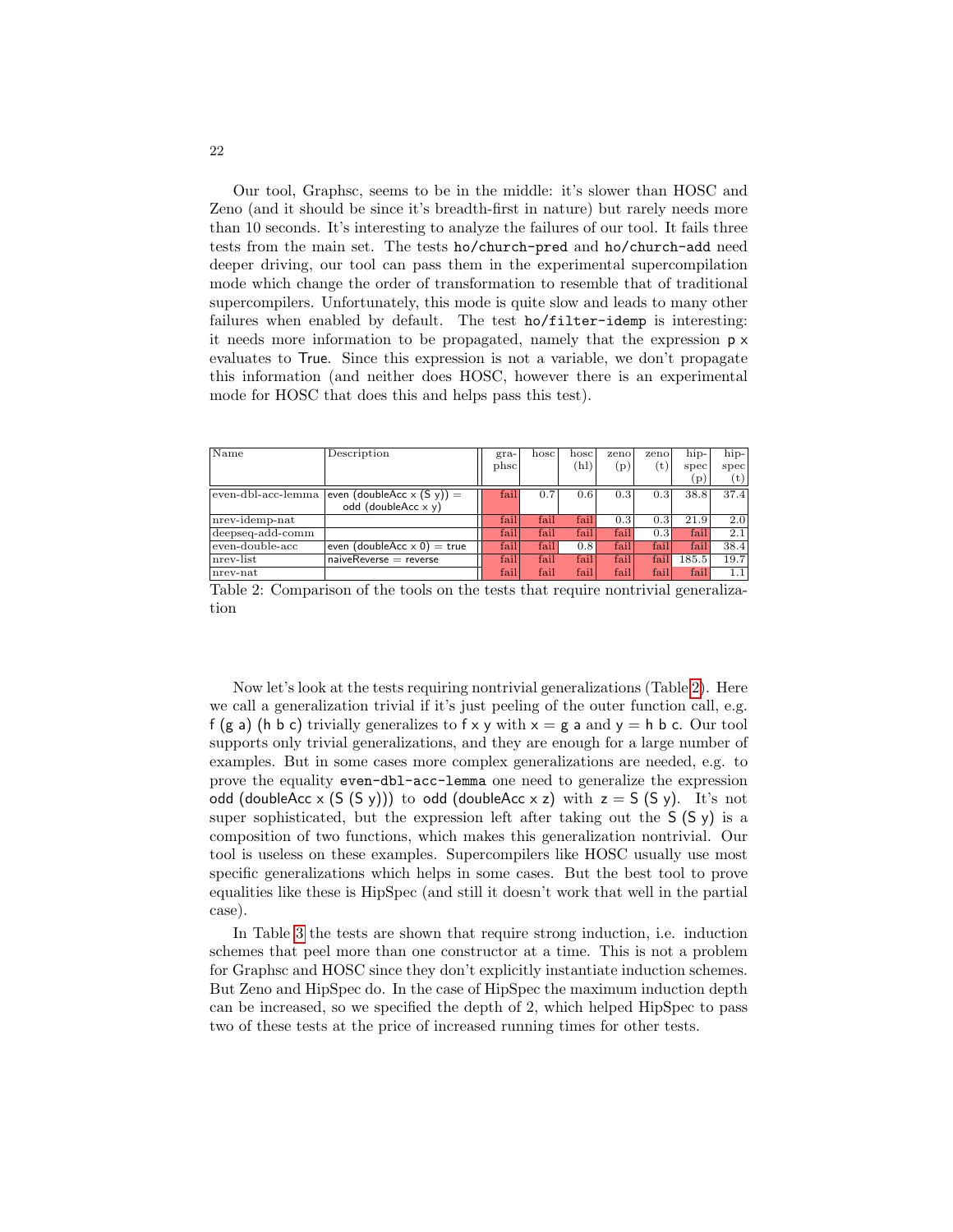<span id="page-22-1"></span>

| Name               | Description                        | $gra-$ | hosc | hoscl           | zeno          | zeno | hip-           | $\hbox{hip-}$    |
|--------------------|------------------------------------|--------|------|-----------------|---------------|------|----------------|------------------|
|                    |                                    | phsc   |      | $^{\prime}$ hl) | $\mathbf{p})$ | (t)  | spec           | spec             |
|                    |                                    |        |      |                 |               |      | $\mathbf{p}$ ) | (t)              |
| add-assoc-bot      |                                    | 2.1    | 0.6  | 0.6             | fail          | fail | fail           | fail             |
| double-half        | double (half $x$ ) + mod2 $x = x$  | 4.6    | fail | $1.2\,$         | fail          | fail | 81.7           | 6.6              |
| length-intersperse | length (intersperse $\times$ xs) = | fail   | 0.6  | 0.7             | fail          | fail | $1.6\,$        | 0.9 <sup>°</sup> |
|                    | length (intersperse $y \times s$ ) |        |      |                 |               |      |                |                  |
| kmp-eq             |                                    | fail   | 1.2  | 1.7             | fail          | fail | fail           | fail             |

Table 3: Comparison of the tools on the tests that require strong induction

Our tool doesn't pass the KMP-test because it requires deep driving (and again, our experimental supercompilation mode helps pass it). In the case of length-intersperse it has trouble with recognizing the goal as something worth proving because both sides are equal up to renaming. Currently it is not obvious how this (seemingly technical) problem can be solved.

<span id="page-22-2"></span>

| $\mathbb{N}$ ame | Description                     | $gra-$  | hosc | hoscl | zeno | zeno | hip- | hip- |
|------------------|---------------------------------|---------|------|-------|------|------|------|------|
|                  |                                 | phsc    |      | (hl)  | (p)  | (t)  | spec | spec |
|                  |                                 |         |      |       |      |      | (p)  | (t)  |
| $\ln f$          | $fix S = fix S$                 | $1.2\,$ | 0.4  | 0.5   | fail | fail | fail | fail |
| shuffled-let     |                                 | $1.5\,$ | 0.5  | 0.5   | fail | fail | fail | fail |
| shifted-cycle    | cycle $[A,B] = A : cycle [B,A]$ | 3.6     | fail | fail  | fail | fail | fail | fail |
| ho/map-iterate   | map f (iterate f a) $=$         | fail    | 0.6  | 0.6   | fail | fail | fail | fail |
|                  | iterate f (f a)                 |         |      |       |      |      |      |      |

Table 4: Comparison of the tools on the tests that require coinduction

The last test subset to discuss is the subset of tests requiring coinduction (Table [4\)](#page-22-2). Coinduction is not currently supported by Zeno and HipSpec, although there are no obstacles to implement it in the future. The equality ho/map-iterate can't be proved by our tool because besides coinduction it needs a nontrivial generalization.

# <span id="page-22-0"></span>8 Related work

Our work is based on the method of equality saturation, originally proposed by Tate et al [\[23\]](#page-27-0), which in turn is inspired by E-graph-based theorem provers like Simplify [\[7\]](#page-26-0). Their implementation, named Peggy, was designed to transform programs in low-level imperative languages (Java bytecode and LLVM), although internally Peggy uses a functional representation. In our work we transform lazy functional programs, so we don't have to deal with encoding imperative operations in functional representation, which makes everything much easier. Another difference is that in our representation nodes correspond to functions, not just first-order values, which allows more general recursion to be used, moreover we merge equivalence classes corresponding to functions equal up to parameter permutation, which considerably reduces the E-graph complexity. We also articulate the merging by bisimilarity transformation which plays a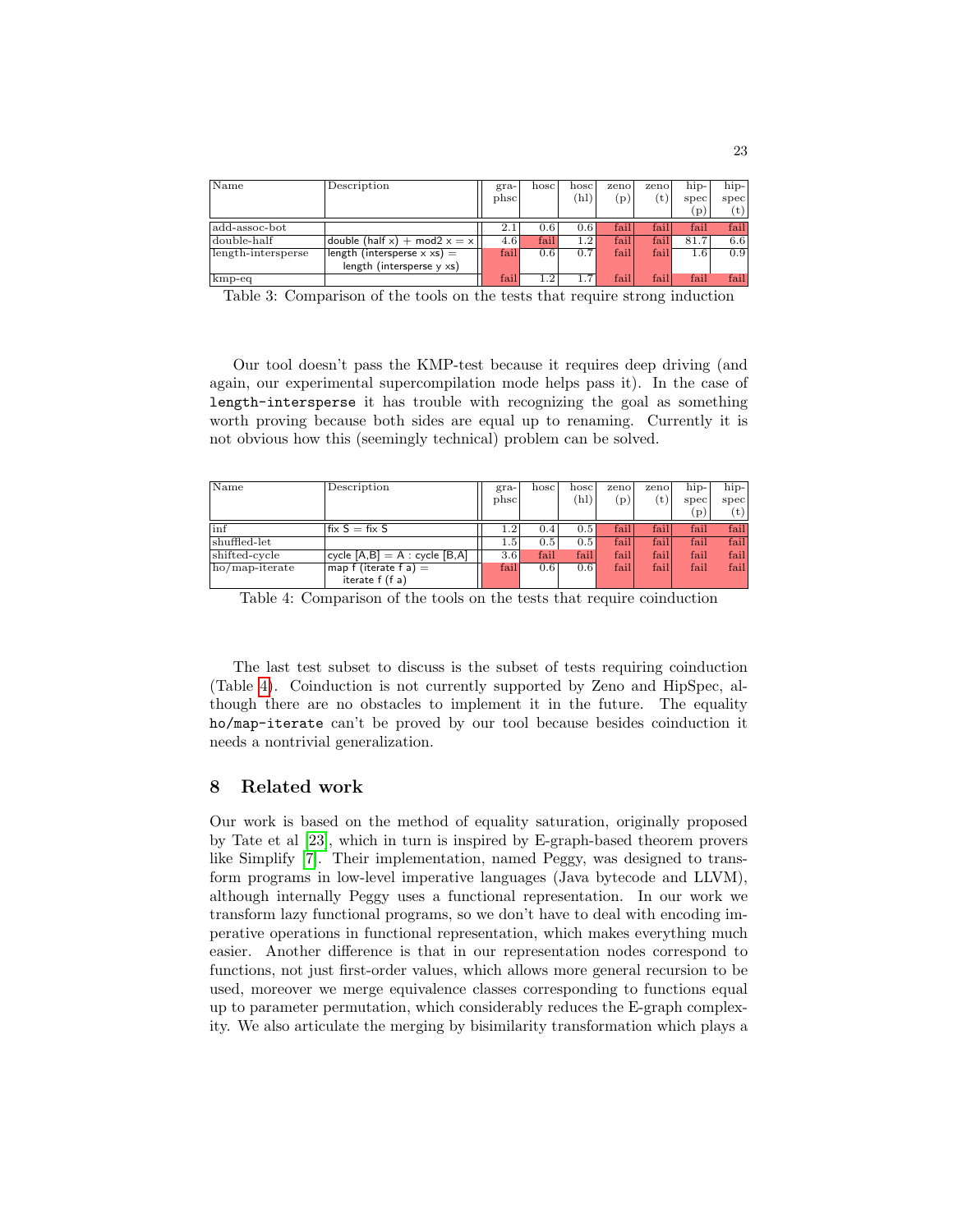very important role, making our tool essentially an inductive prover. Note that Peggy has a similar (but simpler) transformation that can merge  $\theta$ -nodes, but it doesn't seem to be published anywhere.

Initially our work arose from analyzing differences between overgraph supercompilation [\[9\]](#page-26-13) and equality saturation, overgraph supercompilation being a variety of multi-result supercompilation with a flavor of equality saturation. The present paper is loosely based on the preprint [\[10\]](#page-26-14) which used a different terminology (hypergraph instead of E-graph, hence the name of our GitHub repository). We also used to consider the method to be a kind of supercompilation, but although it borrows a lot from supercompilation, it is much closer to equality saturation.

Supercompilation [\[24\]](#page-27-1) is a program transformation technique that consists in building a process tree (perhaps implicitly) by applying driving and generalization to its leaves, and then folding the tree, essentially producing a finite program, equivalent to the original one. Although supercompilation is usually considered a source-to-source program transformation, it can be used to prove program equivalence by syntactically comparing the resulting programs, due to the normalizing effect of supercompilation.

Traditional supercompilers always return a single program, but for some tasks, like program analysis, it is beneficial to produce a set of programs for further processing. This leads to the idea of multi-result supercompilation, which was put forward by Klyuchnikov and Romanenko [\[16\]](#page-26-15). Since there are many points of decision making during the process of supercompilation (mainly when and how to generalize), a single-result supercompiler may be transformed into a multi-result one quite easily by taking multiple paths in each such point. The mentioned motivation behind multi-result supercompilation is essentially the same as that behind equality saturation.

Another important enhancement of traditional supercompilation is higherlevel supercompilation. Higher-level supercompilation is a broad term denoting systems that use supercompilation as a primitive operation, in particular supercompilers that can invent lemmas, prove them with another (lower-level) supercompiler, and use them in the process of supercompilation. Examples of higher-level supercompilation are distillation, proposed by Hamilton [\[11\]](#page-26-16), and two-level supercompilation, proposed by Klyuchnikov and Romanenko [\[13,](#page-26-11) [15\]](#page-26-6).

Zeno [\[20\]](#page-26-4) is an inductive prover for Haskell which works quite similarly to multi-result supercompilation. Indeed, Zeno performs case analysis and applies induction (both correspond to driving in supercompilation) until it heuristically decides to generalize or apply a lemma (in supercompilation this heuristic is called a whistle). That is, both methods are depth-first in nature unlike the equality saturation approach, which explores possible program transformations in breadth-first manner.

HipSpec [\[5\]](#page-25-0) is another inductive prover for Haskell. It uses theory exploration to discover lemmas. For this purpose it invokes QuickSpec [\[6\]](#page-26-12), which generates all terms up to some depth, splits them into equivalence classes by random testing, and then transforms these classes into a set of conjectures. After that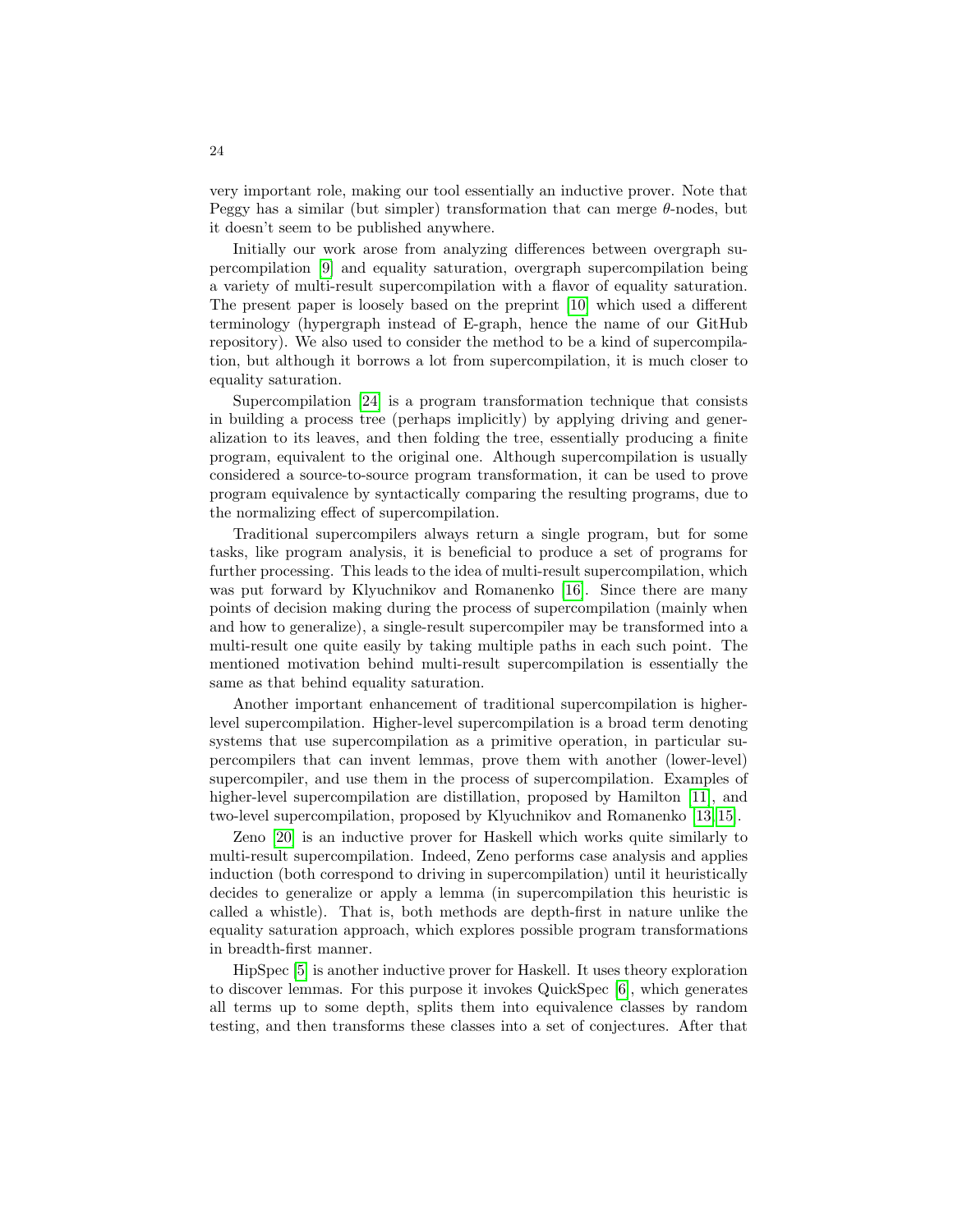these conjectures are proved one by one and then used as lemmas to prove other conjectures and the main goal. To prove conjectures HipSpec uses external SMTsolvers. This bottom-up approach is contrasted to the top-down approach of most inductive provers, including Zeno and supercompilers, which invent lemmas when the main proof gets stuck. HipSpec discovers lemmas speculatively which is good for finding useful generalizations but may take much more time.

As to our tool, we do something similar to the bottom-up approach, but instead of using arbitrary terms, we use the terms represented by equivalence classes of the E-graph (i.e. generated by transforming initial term) and then try to prove them equal pairwise, discarding unfruitful pairs by comparing perfect tree prefixes that have been built in the E-graph so far, instead of testing. Since we use only terms from the E-graph, we can't discover complex generalizations this way, although we can still find useful auxiliary lemmas sometimes (but usually for quite artificial examples).

Both Zeno and HipSpec instantiate induction schemes while performing proof by induction. We use a different technique, consisting in checking the correctness of a proof graph, similarly to productivity and termination checking in languages like Agda. This approach has some advantages, for example we don't have to know the induction depth in advance. Supercompilers usually don't even check the correctness because for single-level supercompilation it is ensured automatically. It is not the case for higher-level supercompilation, and for example, HOSC checks that every lemma used is an improvement lemma in the terminology of Sand's theory [\[19\]](#page-26-5).

# <span id="page-24-0"></span>9 Conclusion and future work

In this paper we have shown how an inductive prover for a non-total first-order lazy functional language can be constructed on top of the ideas of equality saturation. The key ingredient is merging by bisimilarity which enables proof by induction. Another feature that we consider extremely important is the ability to merge equivalence classes even if they represent functions equal only up to some renaming. This idea can be extended, for example if we had ticks, we could merge classes representing functions which differ by a finite number of ticks, but we haven't investigated into it yet.

Of course our prover has some deficiencies:

– Our prover lacks proper generalizations. This is a huge issue since many realworld examples require them. We have an experimental flag that enables arbitrary generalizations, but it usually leads to combinatorial explosion of the E-graph. There are two plausible ways to fix this issue. The first one is to use some heuristics to find generalizations from failed proof attempts, like it's done in supercompilers and many inductive provers. The other one is to rely on some external generalization and lemma discovery tools. In this case a mechanism of applying externally specified lemmas and generalizations may be very useful. In the case of E-graphs it is usually done with E-matching,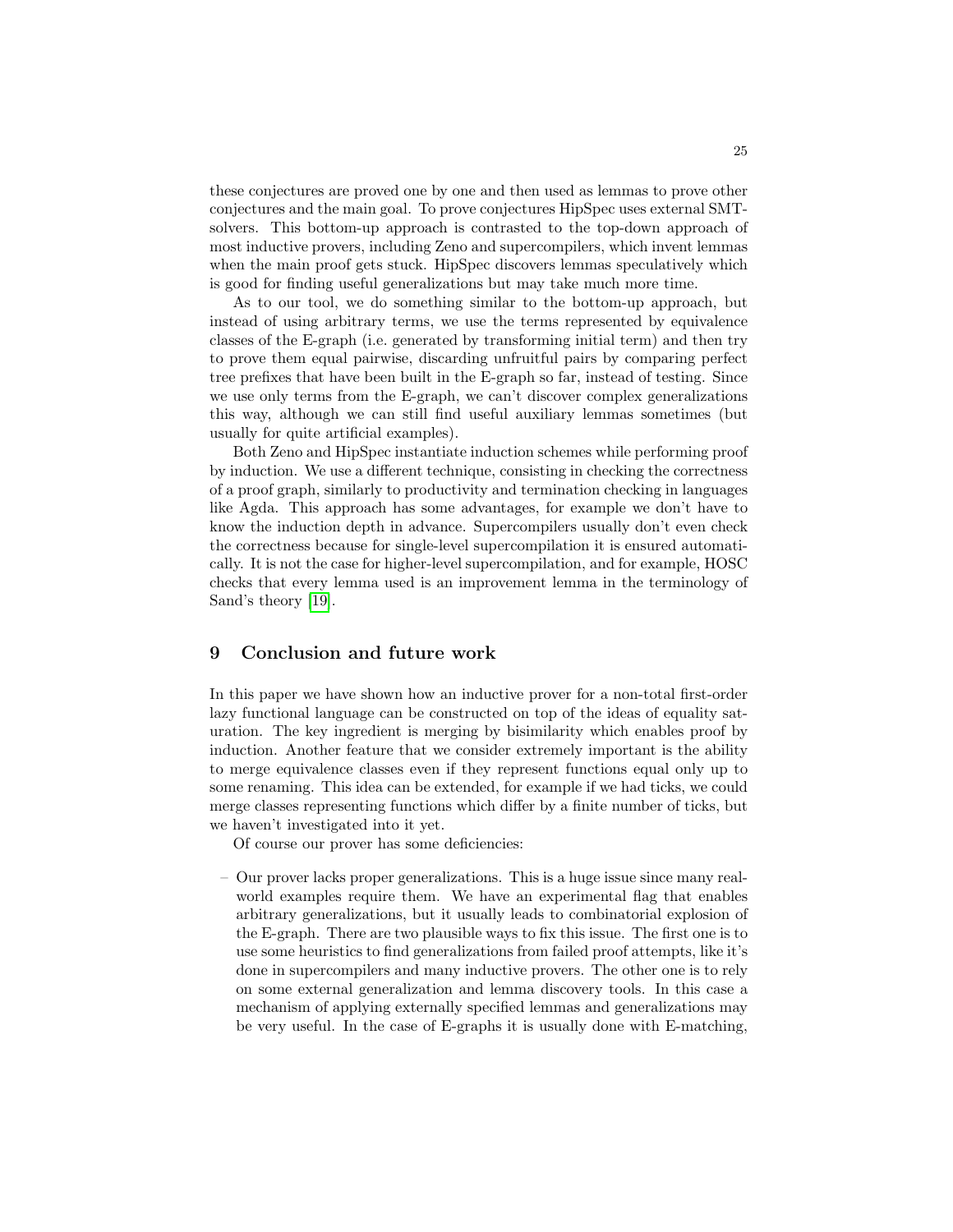and we have an experimental implementation, although it doesn't work very well yet.

- Although it is possible to prove some propositions that hold only in total setting by adding some transformations, our prover is not very effective on this task. It may not seem to be a big problem if we only work with nontotal languages like Haskell, but actually even in this case the ability to work with total values is important since such values may appear even in partial setting, e.g. when using the function deepseq.
- Our internal representation is untyped, and for this reason we cannot prove some natural equalities.
- We don't support higher-order functions internally and need to perform defunctionalization if the input program contains them. This issue is especially important if we want to produce a residual program.
- Our prover is limited to propositions about function equivalence, and it is not obvious how to add support for implications.

Besides mitigating the above problems, another possibility for future work is exploring other applications. Equality saturation is a program transformation technique which is not limited to proving function equivalence. Initially it was successfully applied to imperative program optimization, so some results in the functional field are to be expected. Even merging by bisimilarity may be of some use since it is known that using lemmas may lead to superlinear performance improvement. Another possible area is program analysis.

# Acknowledgements

The author would like to express his gratitude to Sergei Romanenko, Andrei Klimov, Ilya Klyuchnikov, and other participants of the Refal seminar at Keldysh Institute.

### References

- <span id="page-25-3"></span>1. Graphsc source code and the test suite. [https://github.com/sergei-grechanik/](https://github.com/sergei-grechanik/supercompilation-hypergraph) [supercompilation-hypergraph](https://github.com/sergei-grechanik/supercompilation-hypergraph).
- <span id="page-25-4"></span>2. M. Abadi, L. Cardelli, P.-L. Curien, and J.-J. Lévy. Explicit substitutions. Journal of Functional Programming, 1(4):375–416, 1991. Summary in ACM Symposium on Principles of Programming Languages (POPL), San Francisco, California, 1990.
- <span id="page-25-1"></span>3. A. Abel. Foetus – termination checker for simple functional programs, July 16 1998.
- <span id="page-25-2"></span>4. A. Abel and T. Altenkrich. A predicative analysis of structural recursion. Journal of Functional Programming, 12(1):1–41, 2002.
- <span id="page-25-0"></span>5. K. Claessen, M. Johansson, D. Rosén, and N. Smallbone. Automating inductive proofs using theory exploration. In M. P. Bonacina, editor, Automated Deduction - CADE-24 - 24th International Conference on Automated Deduction, Lake Placid, NY, USA, June 9-14, 2013. Proceedings, volume 7898 of Lecture Notes in Computer Science, pages 392–406. Springer, 2013.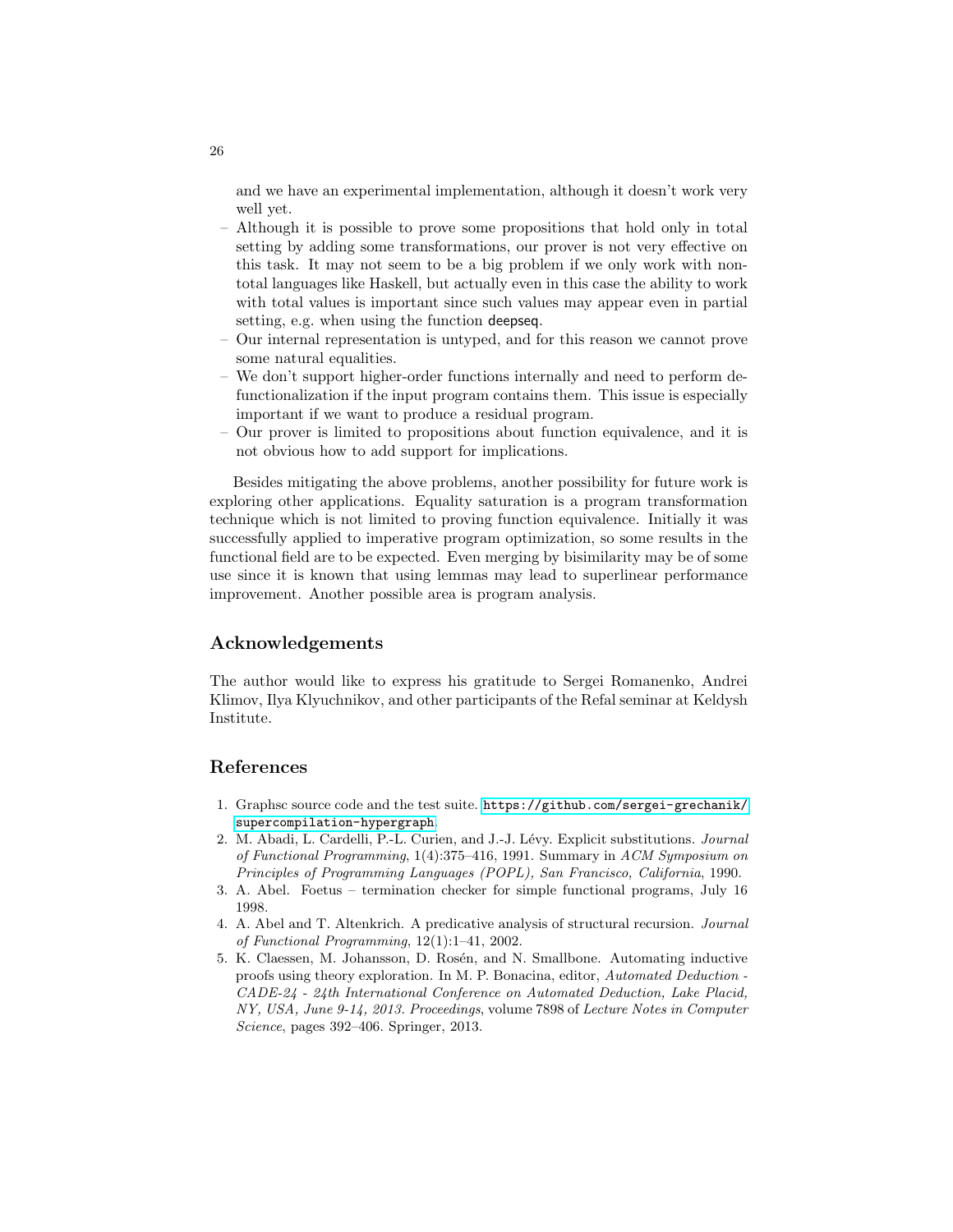- <span id="page-26-12"></span>6. K. Claessen, N. Smallbone, and J. Hughes. Quickspec: Guessing formal specifications using testing. In G. Fraser and A. Gargantini, editors, Tests and Proofs, 4th International Conference, TAP 2010, Málaga, Spain, July 1-2, 2010. Proceedings, volume 6143 of Lecture Notes in Computer Science, pages 6–21. Springer, 2010.
- <span id="page-26-0"></span>7. Detlefs, Nelson, and Saxe. Simplify: A theorem prover for program checking. JACM: Journal of the ACM, 52, 2005.
- <span id="page-26-7"></span>8. A. Dovier and C. Piazza. The subgraph bisimulation problem. IEEE Transactions on Knowledge & Data Engineering, 15(4):1055–6, 2003. Publisher: IEEE, USA.
- <span id="page-26-13"></span>9. S. A. Grechanik. Overgraph representation for multi-result supercompilation. In A. Klimov and S. Romanenko, editors, Proceedings of the Third International Valentin Turchin Workshop on Metacomputation, pages 48–65, Pereslavl-Zalessky, Russia, July 2012. Pereslavl-Zalessky: Ailamazyan University of Pereslavl.
- <span id="page-26-14"></span>10. S. A. Grechanik. Supercompilation by hypergraph transformation. Preprint 26, Keldysh Institute of Applied Mathematics, 2013.

URL: <http://library.keldysh.ru/preprint.asp?id=2013-26&lg=e>.

- <span id="page-26-16"></span>11. G. W. Hamilton. Distillation: extracting the essence of programs. In Proceedings of the 2007 ACM SIGPLAN symposium on Partial evaluation and semantics-based program manipulation, pages 61–70. ACM Press New York, NY, USA, 2007.
- <span id="page-26-8"></span>12. I. Klyuchnikov. Supercompiler HOSC 1.0: under the hood. Preprint 63, Keldysh Institute of Applied Mathematics, Moscow, 2009.
- <span id="page-26-11"></span>13. I. Klyuchnikov. Towards effective two-level supercompilation. Preprint 81, Keldysh Institute of Applied Mathematics, 2010. URL: [http://library.keldysh.ru/](http://library.keldysh.ru/preprint.asp?id=2010-81&lg=e) [preprint.asp?id=2010-81&lg=e](http://library.keldysh.ru/preprint.asp?id=2010-81&lg=e).
- <span id="page-26-9"></span>14. I. Klyuchnikov and S. Romanenko. Proving the equivalence of higher-order terms by means of supercompilation. In Perspectives of Systems Informatics, volume 5947 of LNCS, pages 193–205, 2010.
- <span id="page-26-6"></span>15. I. Klyuchnikov and S. Romanenko. Towards higher-level supercompilation. In Second International Workshop on Metacomputation in Russia, 2010.
- <span id="page-26-15"></span>16. I. G. Klyuchnikov and S. A. Romanenko. Multi-result supercompilation as branching growth of the penultimate level in metasystem transitions. In E. Clarke, I. Virbitskaite, and A. Voronkov, editors, Perspectives of Systems Informatics, 8th Andrei Ershov Informatics Conference, PSI 2011, Akademgorodok, Novosibirsk, Russia, June  $27$  – July 01, 2011, volume 7162 of Lecture Notes in Computer Science, pages 210–226. Springer, 2012.
- <span id="page-26-10"></span>17. A. Lisitsa and M. Webster. Supercompilation for equivalence testing in metamorphic computer viruses detection. In Proceedings of the First International Workshop on Metacomputation in Russia, 2008.
- <span id="page-26-1"></span>18. Nelson and Oppen. Fast decision procedures based on congruence closure. JACM: Journal of the ACM, 27, 1980.
- <span id="page-26-5"></span>19. D. Sands. Total correctness by local improvement in the transformation of functional programs. ACM Trans. Program. Lang. Syst.,  $18(2)$ :175–234, 1996.
- <span id="page-26-4"></span>20. W. Sonnex, S. Drossopoulou, and S. Eisenbach. Zeno: An automated prover for properties of recursive data structures. In TACAS, Lecture Notes in Computer Science, March 2012.
- <span id="page-26-3"></span>21. M. Sørensen, R. Glück, and N. Jones. A positive supercompiler. Journal of Functional Programming, 6(6):811–838, 1993.
- <span id="page-26-2"></span>22. M. Stepp, R. Tate, and S. Lerner. Equality-based translation validator for LLVM. In G. Gopalakrishnan and S. Qadeer, editors, Computer Aided Verification - 23rd International Conference, CAV 2011, Snowbird, UT, USA, July 14-20, 2011. Proceedings, volume 6806 of Lecture Notes in Computer Science, pages 737–742. Springer, 2011.